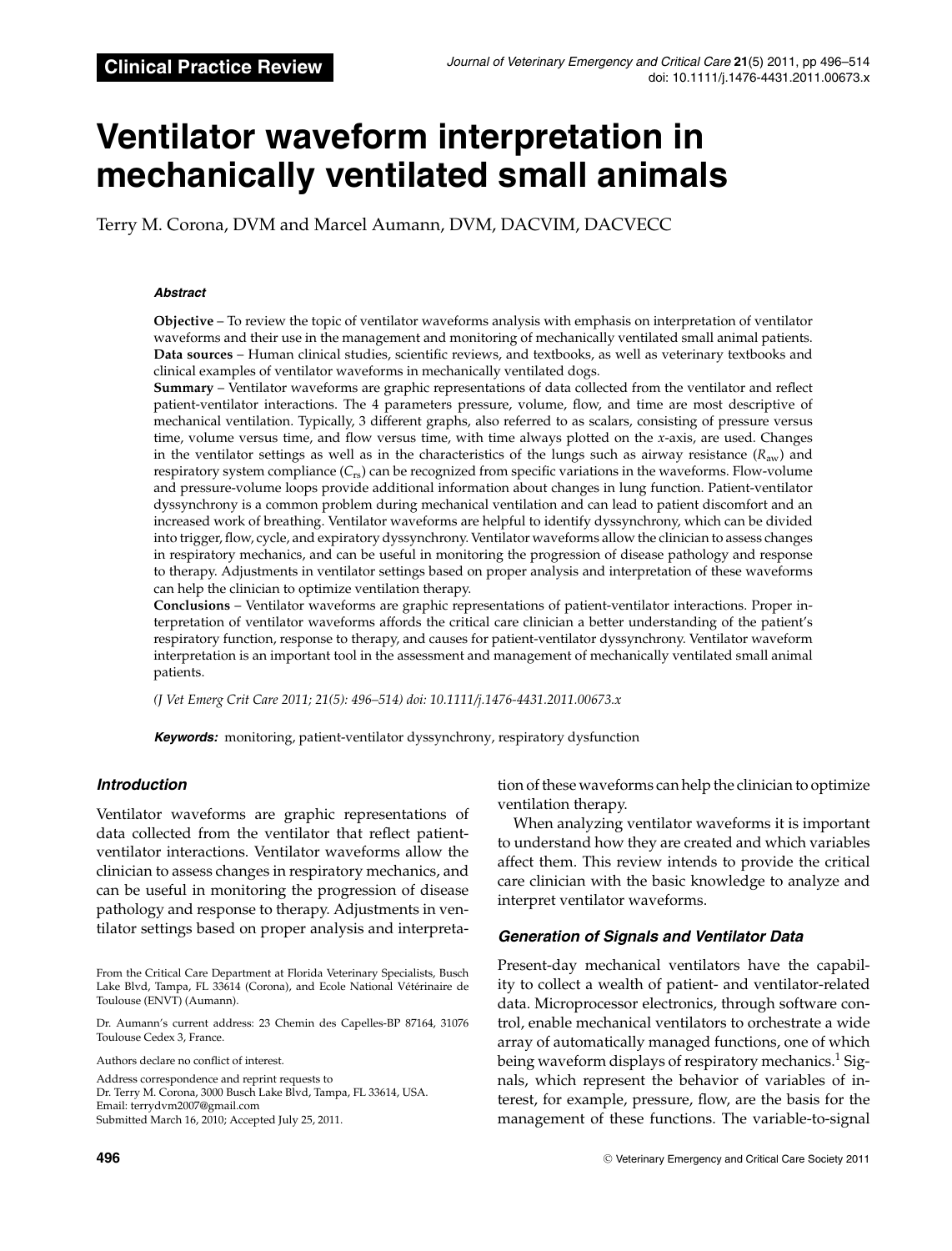transformation consists of signal sensing and signal transduction.

Through analog-to-digital conversion, the signals can be converted into digitalized electronic signals that are useful in the control of the breathing algorithm, as well as in the assessment of alarm threshold violations. The digitalized electronic signals can be converted back into an analog format and displayed on a monitor in the form of numerical values, waveforms, loops, and trends. Furthermore, these data can be stored and later retrieved.<sup>1</sup> It is important to realize that the data collected by the mechanical ventilator are based on estimations rather than on exact measurements and must always be interpreted within the context of the individual patient.

# **Physiological Terms and Concepts Related to Mechanical Ventilation**

#### **Mechanics of spontaneous ventilation**

Ventilation is the movement of air into and out of the lungs.2 The conductive airways begin at the mouth and nose and end in the terminal bronchioles. Air flows through the conductive airways along the pressure gradient from the high-pressure point to the low-pressure point. Lung volumes change as a result of air flow. Air flows into the lungs when the pressure in the alveoli is lower than the pressure at the mouth and nose. Air flows out of the lungs when the pressure in the alveoli is greater than the pressure at the mouth and nose. At the end of inspiration or expiration the pressure in the alveoli and at the mouth and nose are equal. There is no pressure gradient across the conductive airways and air flow ceases. Ventilating pressures are typically measured in centimeters of water pressure (cm  $H_2O$ ) and referenced to atmospheric pressure with a baseline value of zero.

#### **Basic definitions related to mechanical ventilation**

The volume of air entering the lungs with each inspiration is called the tidal volume  $(V_T)$  and is expressed in mL or  $L^3$ . The respiratory frequency (*f*) is the number of respiratory cycles (breaths) per minute. $3$  The volume measured in mL or L of air inspired per minute represents the minute ventilation (Vmin). The time required to complete inspiration, that is, inspiratory time  $(T_I)$  is determined by the  $V_T$  and the flow rate and can be described by the equation  $T_I = V_T/Flow$  Rate.<sup>3</sup> Based on this equation an inspiratory flow rate of, for example, 5 L/min (ie, 83 mL/s) with an inspiratory time of 1 s will result in a  $V<sub>T</sub>$  of about 83 mL. The inspiratory flow rate determines how quickly the breath is delivered and can be expressed in volume per minute or volume per second. The cycle time  $(T_C)$ , which is the sum of the inspiratory time  $(T_I)$  and expiratory time  $(T_E)$ , depends on the

respiratory rate. The expiratory time can be calculated by subtracting  $T_{\rm I}$  from  $T_{\rm C}$ .<sup>3</sup>

Airway pressure (*P*aw), also called airway opening pressure  $(P_{\text{awo}})$ , is the pressure measured at the mouth or nose.<sup>4</sup> It is zero (atmospheric) if no pressure is applied. Pleural pressure  $(P_{\text{pl}})$  is the pressure within the potential space between the parietal and visceral pleura. An approximation of  $P_{\text{pl}}$  can be obtained by measuring esophageal pressure. $4-6$  During spontaneous breathing the  $P_{\text{pl}}$  becomes more negative, for example,  $P_{\text{pl}}$  is about  $-5$  cm  $\text{H}_2\text{O}$  at the end of expiration and about  $-10$  cm  $\text{H}_2\text{O}$ at the end of inspiration.<sup>4,7</sup> Alveolar pressure  $(P_A)$  is the pressure inside the alveoli. The negative  $P_{\text{pl}}$  is transmitted to the alveolar space; therefore, changes in  $P_{\text{pl}}$  will result in changes in  $P_A$ .<sup>4</sup> During spontaneous breathing, the pressure gradient between the mouth and alveolus is about  $-3$  to  $-5$  cm H<sub>2</sub>O causing air to flow from the mouth into the alveoli during inspiration. $4$  Alveolar pressure during expiration is positive, about  $+5$  cm  $H_2O$ , causing air to flow out of the lungs during expiration. $4.7$ The  $P_A$  is zero (atmospheric) at the end of inspiration or expiration.<sup>7</sup>

During positive pressure ventilation the pressure measured by the manometer rises progressively until it reaches the highest pressure at the end of inspiration. This pressure is called the peak inspiratory pressure (PIP), which is the sum of the pressure required to overcome airway resistance (ie, transairway pressure,  $P_{TA}$ ) and the pressure necessary to distend the alveoli  $(P_A)$ .<sup>4</sup>

The plateau pressure  $(P_{\text{Plat}})$  is the proximal airway pressure, that is, pressure at the mouth measured during an end inspiratory hold. During an end inspiratory hold, shown in Figure 1, gas flow stops and the pressure at the mouth is equal to the average pressure inside the alveoli.<sup>4</sup> The  $P_{\text{Plat}}$  is a reflection of the effect of the elastic recoil on the gas volume inside the alveoli and the pressure generated by the recoil of the plastic tubing of the ventilator.<sup>4</sup> It is an approximation of the  $P_A$  that cannot be measured directly. The  $P_{\text{Plat}}$  has been used in place of the  $P_A$  to assess the resistance of the airways ( $R_{aw}$ ) and the static respiratory system compliance  $(C_{rs})$ .<sup>4</sup>

The pressure from which a ventilator breath is initiated is called the baseline pressure.<sup>4</sup> The baseline pressure can be zero (ie, atmospheric) or positive. A positive baseline pressure is referred to as positive endexpiratory pressure (PEEP) in the mechanically ventilated patient or continuous positive airway pressure (CPAP) in the spontaneously breathing patient. CPAP refers to maintaining a certain level of positive airway pressure during both inspiration and expiration.<sup>4</sup> Extrinsic and intrinsic PEEP must be differentiated. Extrinsic PEEP (PEEP $_{E}$ ) refers to PEEP intentionally set by the operator through manipulation of the ventilator settings. Intrinsic PEEP (PEEP $_I$ ), commonly referred to as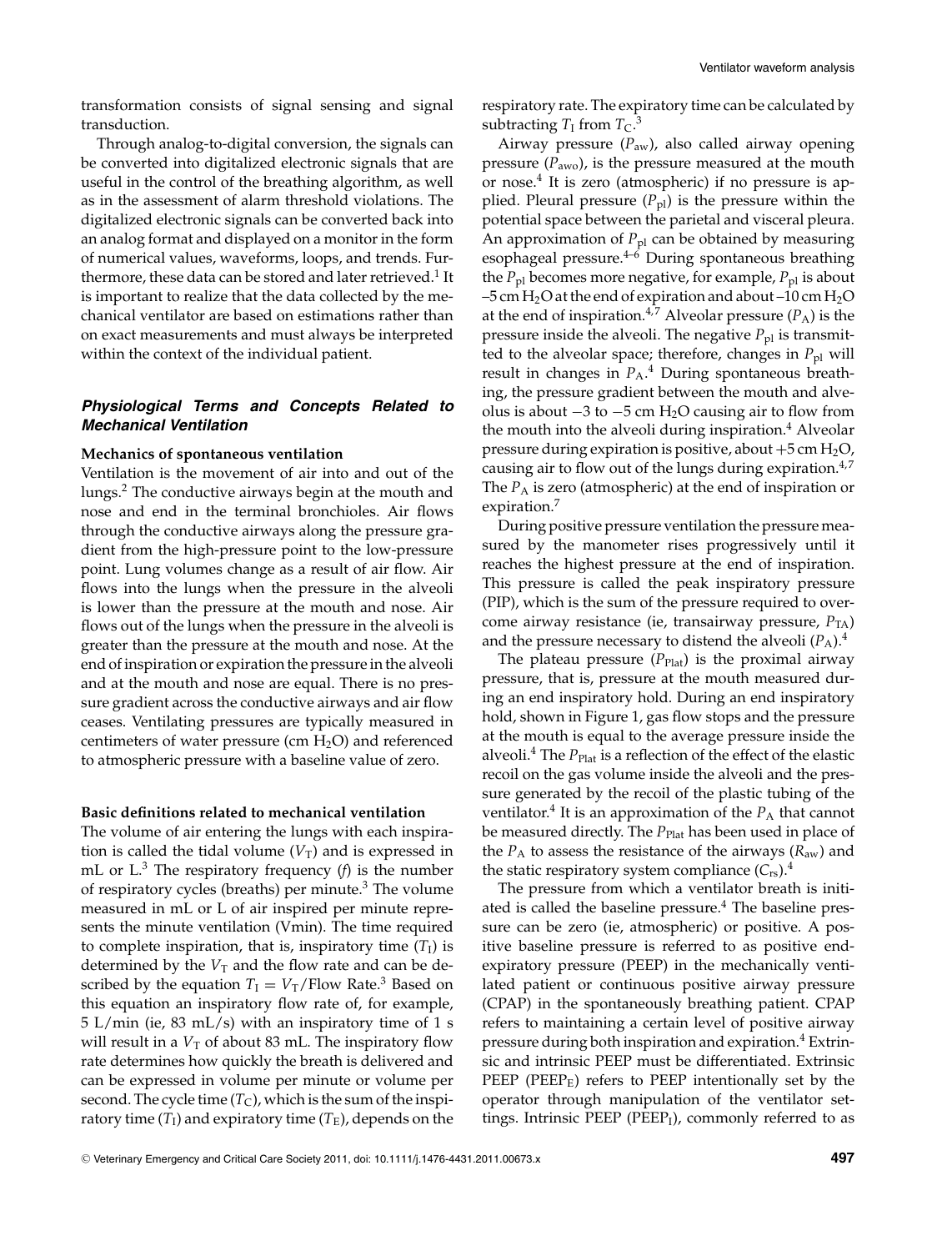

Figure 1: During the inspiratory phase of a positive pressure breath, pressure rises from baseline to a peak inspiratory pressure (PIP). The PIP is the sum of the pressure needed to overcome the resistance of the airways and the pressure needed to distend the alveoli. Airflow through the airways ceases during an inspiratory hold maneuver and transairway pressure becomes zero (in the absence of airflow there is no airway resistance to overcome). PIP during an inspiratory hold maneuver is equal to the plateau pressure, which is an approximation of alveolar pressure. During expiration, airway pressure falls progressively until it returns to baseline pressure at the end of expiration. A positive baseline pressure in the mechanically ventilated patient is called positive end-expiratory pressure (PEEP). Modified from SP Pilbeam, Cairo JM. Mechanical Ventilation Physiological and Clinical Applications. Fourth ed, Mosby Inc; 2006 with permissions.

auto-PEEP, is not set by the operator and occurs when air is inadvertently trapped in the airways. $4$  Auto-PEEP typically occurs with short expiratory times, high minute ventilation, and in patients with increased airway resistance resulting in collapse of the small airways before exhalation is complete. $4,8$  Clinical conditions that may lead to auto-PEEP secondary to increased airway resistance include small endotracheal tube (ET) size, bronchospasm, increased secretions, and mucosal edema.4

#### **Lung characteristics**

The 2 main characteristics of the lungs are compliance and resistance.<sup>4</sup> Elastic forces and frictional forces oppose inflation of the lungs. $4$  Elastic forces arise from the elastic properties of the lungs and thorax. Frictional forces are the result of resistance of the tissues and organs against movement and displacement during breathing, that is, tissue viscous resistance, and the resistance to gas flow through the airways, that is, airway resistance  $R_{\rm aw}.^4$ 

Compliance is the relative ease with which a structure distends. Elastance is the opposite of compliance and describes the tendency of a structure to return to its original form after being stretched. $4$  With regard to the respiratory system, elastance refers to the tendency of the lungs and chest wall to recoil after distension. In pulmonary physiology, the term compliance is most commonly used to describe the elastic forces that oppose lung inflation. It is defined as the change in volume for a given change in pressure;  $C = \Delta V / \Delta P$ . The compliance of the respiratory system is the sum of the compliances of the lung and the surrounding thoracic structures. Compliance is usually measured under no flow conditions and is therefore referred to as static compliance.<sup>4</sup> Changes in the condition of the lungs, pleural space, chest wall, and intra-abdominal structures influence total respiratory system compliance and therefore the pressure required to inflate the lungs. Conditions that decrease the compliance of the respiratory system lead to an increase in the pressure required to inflate the lungs, for example, acute respiratory distress syndrome (ARDS), pleural or peritoneal effusion. The opposite is true for conditions that increase the compliance of the respiratory system, for example, emphysema.

Resistance associated with ventilation is the result of the anatomical structure of the conductive airways and the tissue viscous resistance of the lungs and the surrounding tissues and organs.<sup>4</sup> Tissue viscous resistance typically remains constant during mechanical ventilation.<sup>4</sup> Resistance to airflow through the conductive airways depends on the viscosity and density of the gas, the flow rate of the gas, and the length and diameter of the conductive airways. In the clinical setting, the diameter of the ET and patient's airways, as well as the flow rate of the gas are the most important factors influencing airway resistance.<sup>4</sup> Bronchospasm, increased airway secretions and kinks or secretions in the ET, can decrease the diameter of the airway lumen and ET and increase resistance to airflow. The rate at which gas flows into the lungs is controlled by the mechanical ventilator.

### **Equation of motion**

During mechanical ventilation, the pressure applied to the respiratory system is equal to the sum of the pressure generated by the ventilator and the pressure generated by the respiratory muscles.<sup>9</sup> These pressures produce motion, that is, flow, to deliver a volume of gas into the lungs. The compliance and resistance of the respiratory system make up the load against which the ventilator and the respiratory muscles must work to deliver a breath. When a patient is on full ventilatory support, the pressure developed by the respiratory muscles is negligible.<sup>9</sup> The equation of motion describes the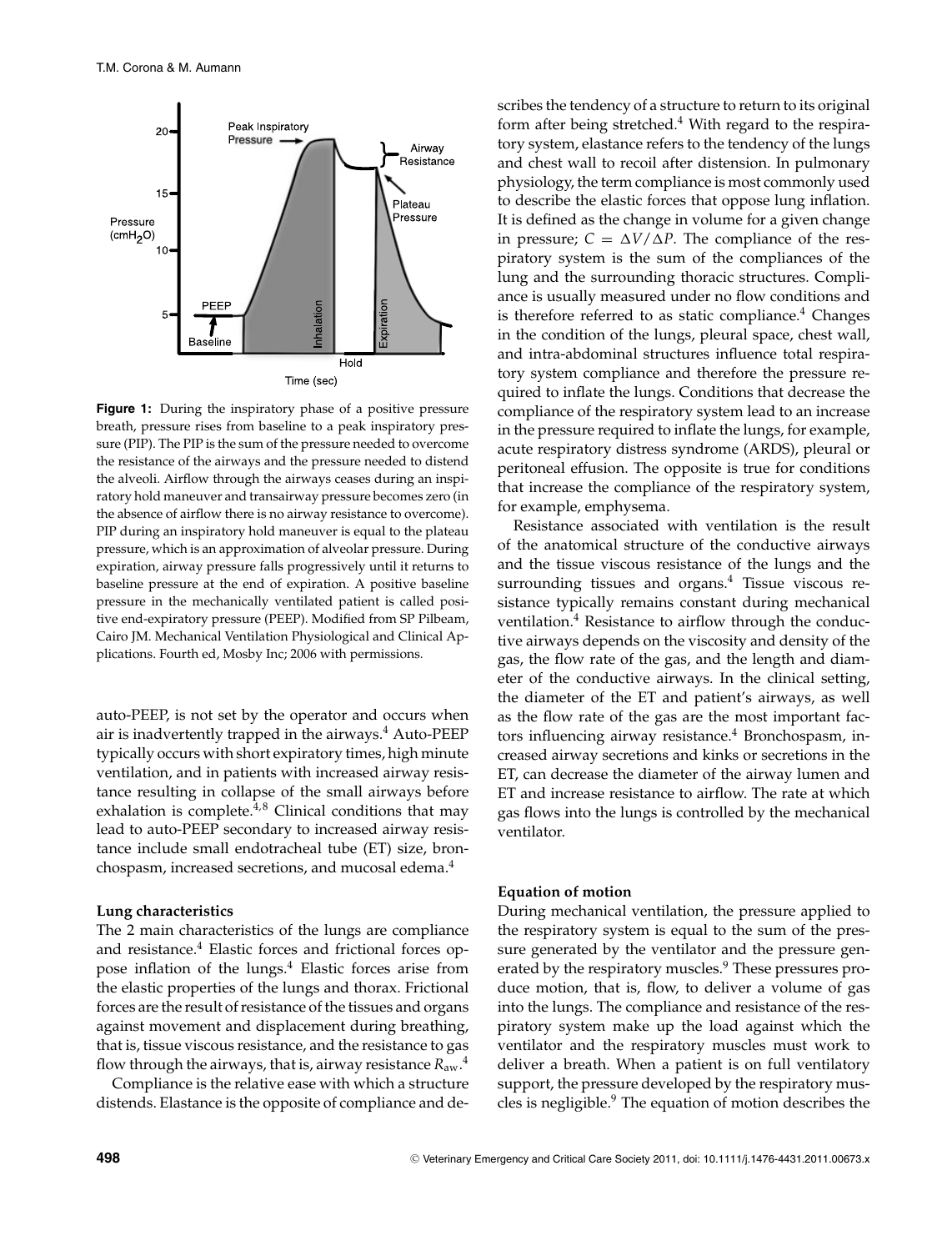relationship between pressure, flow, and volume delivery and is given below.<sup>4,9</sup>

Ventilator pressure (*P*vent) + muscle pressure (*P*mus)  $=$  elastic recoil pressure  $+$  flow resistance

The pressure necessary to deliver a breath must overcome the elastic recoil forces of the lungs and chest wall, and the resistance to air flow through the airways. Elastic recoil pressure can be expressed as the product of elastance and volume, and the resistive pressure as the product of resistance and flow.4

*Pvent* + *Pmus* = (elastance  $\times$  volume) + (resistance  $\times$ flow)

Because elastance is the inverse of compliance, elastic recoil pressure is equal to the volume divided by compliance.<sup>9</sup>

*P*vent + *P*mus = (volume/compliance) + (resistance  $\times$ flow)

The pressure and flow generated by the ventilator are measured by the pressure and flow transducers built into the ventilator. Volume and flow are closely related, that is, volume is derived mathematically from the integration of the flow waveform. $9$  In summary, the equation of motion is used to describe the dynamic relationship between pressure, volume, and flow, which are the three interdependent variables that may be manipulated by the ventilator. $9,10$  The ventilator can control either the left-hand side of the equation by controlling the airway pressure or the right-hand side by controlling volume and flow. Patient characteristics determine respiratory system compliance and resistance. The equation of motion is built into the ventilator software and is the basis for machine operation.

## **Basic concepts underlying ventilator waveform analysis and interpretation**

The 4 parameters pressure, volume, flow, and time are most descriptive of mechanical ventilation. Six basic waveforms can be derived from these 4 parameters including rectangular, descending ramp, ascending ramp, sinusoidal, and exponential rising and decaying as shown in Figure 2.4 Pressure waveforms are usually rectangular or rising exponential, whereas volume waveforms are usually ascending ramp or sinusoidal. Flow waveforms can take various forms. The waveform of a spontaneous breath is characteristically sinusoidal in shape.

Typically, 3 different graphs consisting of pressure versus time, volume versus time, and flow versus time are used. These graphs are also referred to as scalars as shown in Figure 3. Time is always plotted on the *x*-axis,



**Figure 2:** The 6 basic waveforms derived from the 4 parameters pressure, volume, flow, and time. Modified from SP Pilbeam, Cairo JM. Mechanical Ventilation Physiological and Clinical Applications. Fourth ed, Mosby Inc; 2006 with permissions.



**Figure 3:** Pressure-time, volume-time, and flow-time scalars. Scalars represent changes in pressure, flow, and volume during inspiration and expiration. Modified from Waugh JB, Deshpande VM, Brown MK, Harwood RJ. Rapid Interpretation of Ventilator Waveforms. 2nd ed. Upper Saddle River, NJ, Pearson Prentice Hall; 2007 with permissions.

and pressure, flow, and volume are plotted on the *y*-axis. The ventilator draws the waveforms based on preset as well as calculated parameters. Changes in the ventilator settings result in predictable changes in the graphs. Changes in the characteristics of the lungs such as airway resistance  $(R_{aw})$  and respiratory system compliance (*C*rs) can be recognized from specific variations in the waveforms. Other graphs such as flow-volume (FV) and pressure-volume (PV) loops provide additional information about changes in lung function. $3$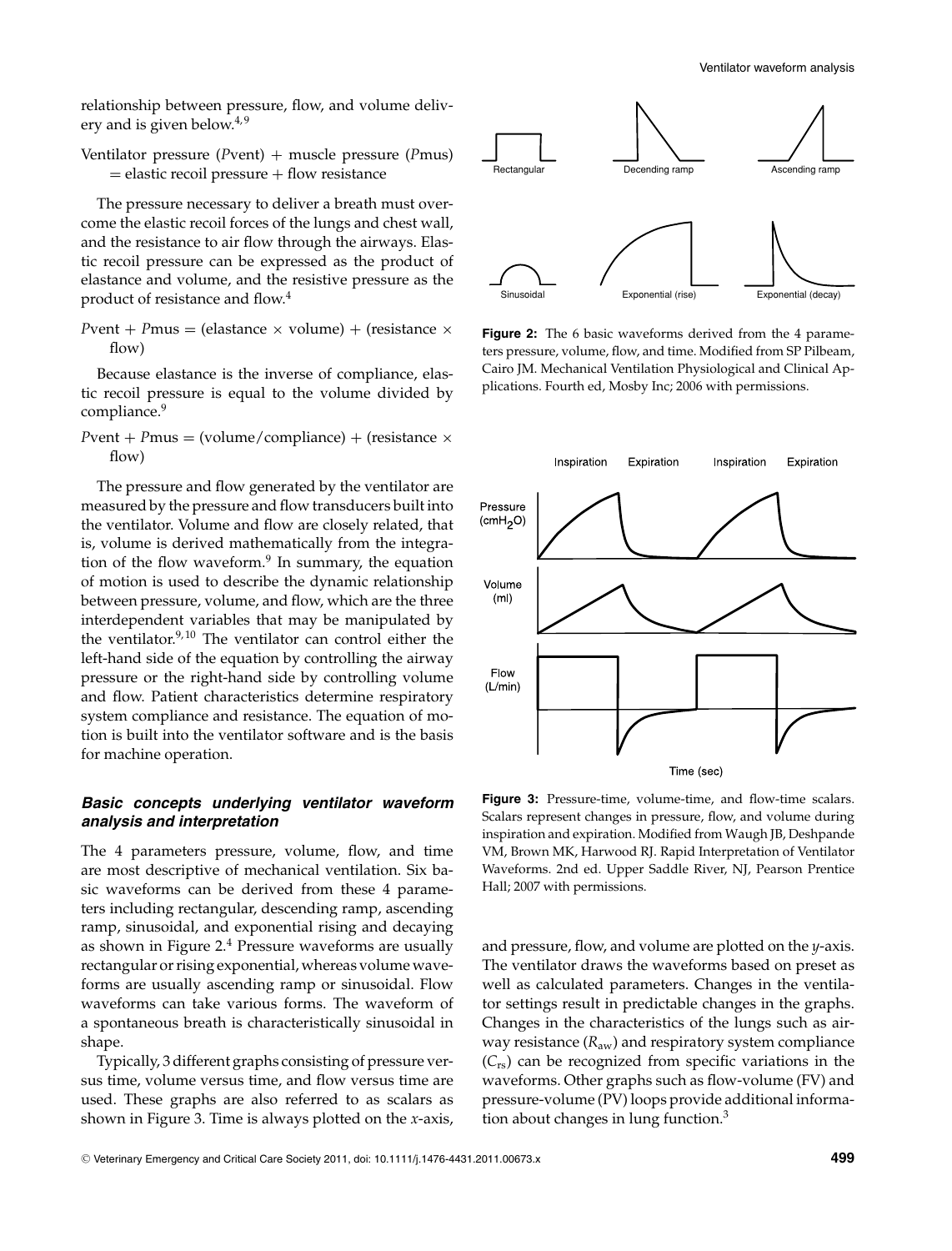## **Ventilator waveforms and the phases of the mechanical breath**

Pressure, volume, and flow scalars can be used to divide the mechanical breath into six phases, including beginning of inspiration, inspiration, end of inspiration, beginning of expiration, expiration, and end of expiration as shown in Figure 4.

The beginning of inspiration (A) depends on the triggering mechanism, which is the mechanism by which a breath is initiated. A breath can be ventilator-triggered or patient-triggered. A ventilator-triggered breath is initiated after a predetermined time and is therefore also called time-triggered. The pressure versus time scalar shows that a ventilator-triggered breath starts at baseline in contrast to a patient-triggered breath, which has a negative deflection at the onset of the breath.3 The mechanical breath is delivered during inspiration (B). Flow, volume, and pressure characteristics of the breath depend on different factors such as airway resistance, lung compliance, type and magnitude of flow, and the delivered tidal volume. The cycling mechanism that is determined by the clinician is responsible for the termination of inspiration (C) and the switch from inspiration to expiration. A breath can be volume, pressure, time, or flow

cycled. The beginning of expiration (D) is marked by the opening of the exhalation valve that usually coincides with the end of inspiration. In special situations such as activation of end inspiratory pause, the expiration valve does not open even though the inspiratory gas flow has stopped. An end inspiratory pause holds the delivered volume in the lungs to obtain the plateau pressure. On the volume versus time and pressure versus time scalars C and D are at the same point. On the flow versus time scalar, however, C and D are separated. The expiratory phase begins with a negative deflection indicating flow away from the patient. Exhalation (E) occurs passively. Several factors including airway resistance, resistance of the artificial airway, and the elastic recoil force of the lung affect the exhalation characteristics of the graph. Termination of expiration (F) and the beginning of the next breath  $(A)$ .<sup>3</sup>

# **Modes of Mechanical Ventilation and Corresponding Flow, Volume, and Pressure Scalars**

Three main modes of ventilation, including continuous mandatory ventilation (CMV), intermittent mandatory ventilation (IMV), and continuous spontaneous



**Figure 4:** Six phases of the mechanical breath during volume-controlled ventilation. Beginning of inspiration (A), inspiration (B), end of inspiration (C), beginning of expiration (D), expiration (E), and end of expiration (F). Modified from Waugh JB, Deshpande VM, Brown MK, Harwood RJ. Rapid Interpretation of Ventilator Waveforms. 2nd ed. Upper Saddle River, NJ, Pearson Prentice Hall; 2007 with permissions.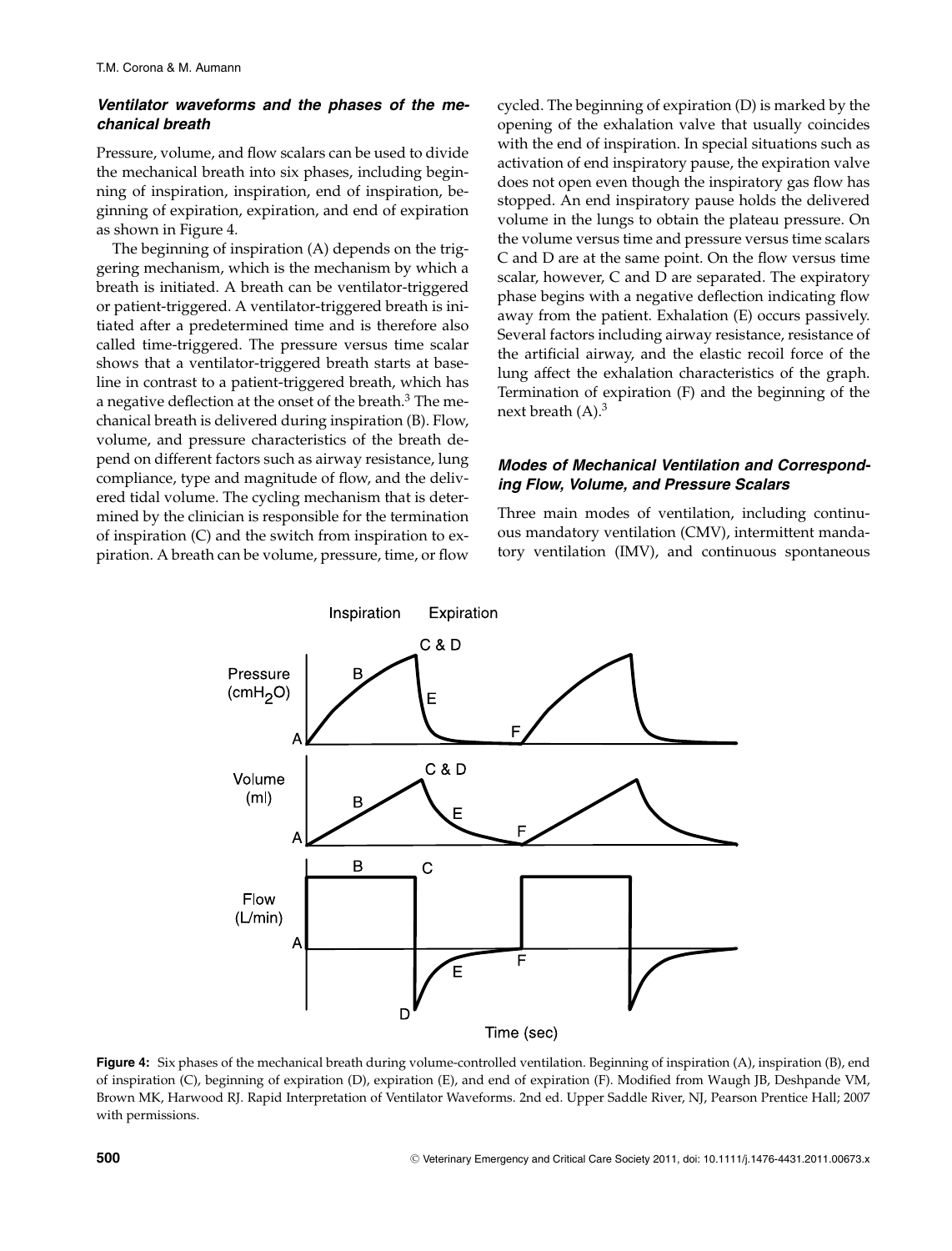ventilation (CSV) can be differentiated.<sup>10</sup> CMV and IMV commonly use either pressure or volume as the control variable, which are the main variables manipulated through the ventilator.<sup>10</sup> Examples of the different modes of ventilation and their corresponding ventilator waveforms will be discussed individually. A brief description of the modes of ventilation is provided; however, further details and clinical applications are beyond the scope of this article.

In CMV, the clinician sets a minimum respiratory rate. CMV includes control mode and assist-control mode.<sup>10</sup> The control mode is time-triggered, whereas the assistcontrol mode is either patient- or time-triggered.<sup>4</sup> If the patient makes no respiratory effort then ventilatordriven breaths are delivered at a preset rate (ie, most anesthesia ventilators are time-triggered). In the assistcontrol mode, the operator sets a minimum respiratory rate, and the patient can trigger additional breaths each of which is assisted by the ventilator. Ventilator-assisted breaths can be pressure- or flow-triggered. The inspiratory effort of the patient leads to either a drop in pressure (eg,  $-2$  cm H<sub>2</sub>O) or in flow (eg,  $2 L/min$ ) in the patient circuits, which is sensed by the ventilator and a breath is delivered.11

In IMV, the ventilator delivers a set number of mandatory breaths (pressure- or volume-controlled), however the patient can take spontaneous breaths in between the mandatory breaths. In synchronized intermittent mandatory ventilation (SIMV) the ventilator attempts to synchronize the mandatory breaths with the patient's inspiratory efforts, which helps avoid patient discomfort due to breath stacking.

In CSV, all breaths are spontaneous. There are no mandatory ventilator-driven breaths. This mode is reserved for patients with strong inspiratory efforts, as the inspiratory time and the  $V<sub>T</sub>$  are determined by the patient.<sup>10</sup> CPAP and pressure support ventilation (PSV) may be used to enhance CSV. In CPAP, a constant level of positive pressure is applied during both inspiration and expiration, without augmenting airflow during inspiration.10 Pressure-support ventilation provides a preset amount of airway pressure during inspiration to augment a patient's spontaneous breath. The pressure rises rapidly to the set level of pressure support and is maintained at that level throughout inspiration. Pressure-support ventilation is typically used in conjunction with other modes of ventilation such as SIMV or  $CPAP<sup>10</sup>$ 

## **Controlled mandatory ventilation using volumecontrolled vs. pressure-controlled ventilation**

*Pressure-time scalar* During volume-controlled ventilation shown in Figure 5, airway pressure rises abruptly at the beginning of inspiration when gas flow encoun-



**Figure 5:** Pressure-time scalars during volume-controlled ventilation. Pressure will rise during inspiration until the set volume is reached. Modified from Waugh JB, Deshpande VM, Brown MK, Harwood RJ. Rapid Interpretation of Ventilator Waveforms. 2nd ed. Upper Saddle River, NJ, Pearson Prentice Hall; 2007 with permissions.

ters the frictional resistance of the airways. After airway resistance is overcome, gas flows into the alveoli where it meets elastic resistance. The more gradual increase in pressure seen is due to elastic resistance and is dependent on the volume and flow delivered, as well as the compliance of the lungs. Volume delivery ends when the set  $V_T$  is reached. The down slope represents the expiratory limb of the graph. The exhalation valve of the ventilator opens and pressure decreases to baseline.<sup>3</sup>

During pressure-controlled ventilation, shown in Figure 6, the airway pressure rises rapidly to the set pressure and remains constant throughout the inspiratory phase. The shape of the pressure-time scalar changes according to the rise time and the inspiratory time. $8$  The curve on the left shows a faster rise time and a shorter inspiratory time than the curve on the right. The rise time does not affect the inspiratory time, however it determines how quickly the ventilator achieves the set target pressure. The pressure-time scalar is typically used to help differentiate between controlled and assisted breaths. $8$  Figure 7A represents pressuretime scalars during volume-controlled ventilation on the left and pressure-controlled ventilation on the right. Notice in Figure 7a, the breaths are patient-triggered



**Figure 6:** Pressure-time scalars during pressure-controlled ventilation. Notice the scalar on the left shows a slightly faster rise time and a shorter inspiratory time than the scalar on the right. Modified from Waugh JB, Deshpande VM, Brown MK, Harwood RJ. Rapid Interpretation of Ventilator Waveforms. 2nd ed. Upper Saddle River, NJ, Pearson Prentice Hall; 2007 with permissions.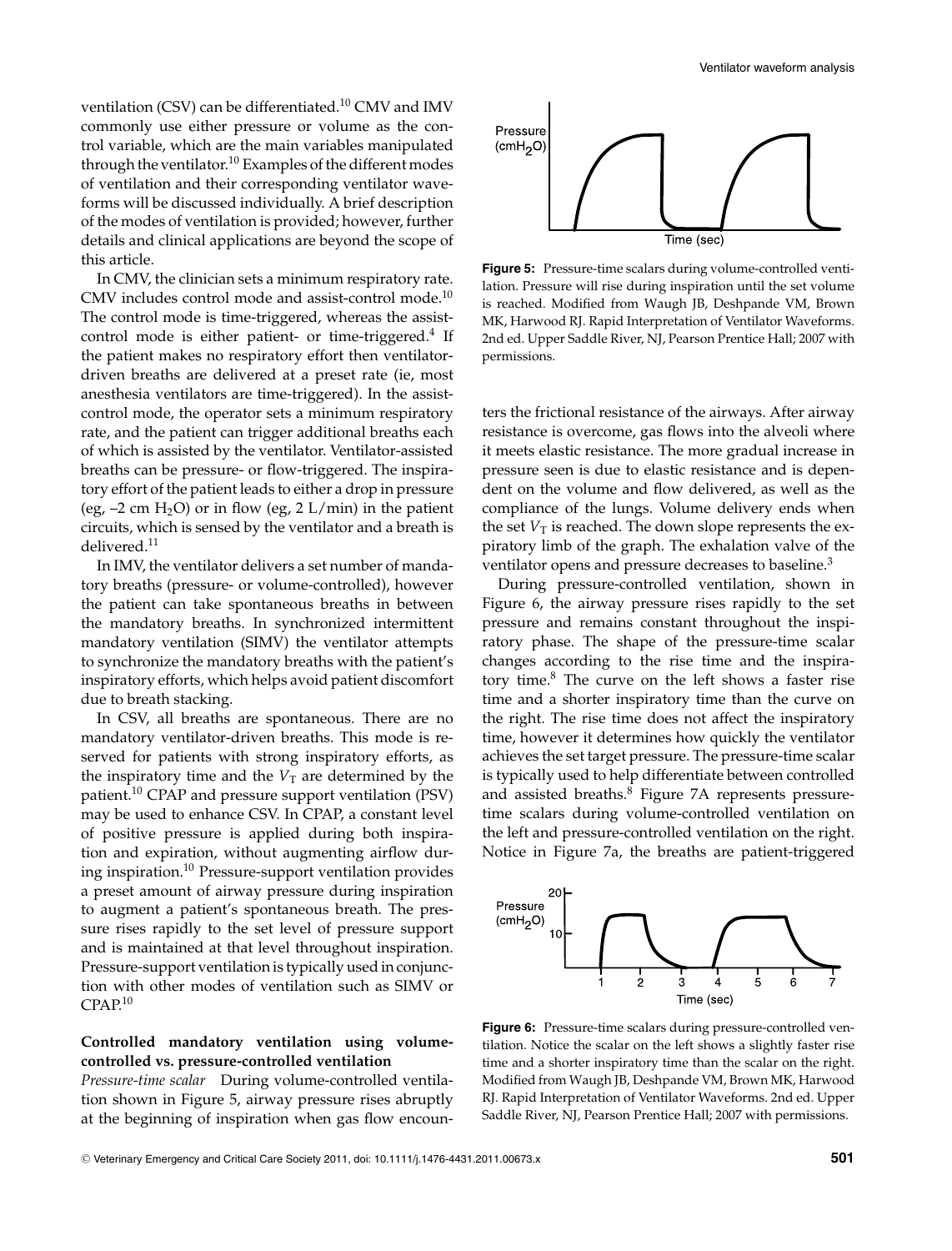

**Figure 7:** (A) Pressure-time scalars during volume-controlled ventilation versus pressure-controlled ventilation. Notice the difference in appearance of the scalars in volume-controlled ventilation versus pressure-controlled ventilation. In volume-controlled ventilation the scalars have a curvilinear shape and the peak inspiratory pressure (PIP) will vary with the resistance of the airways, the compliance of the lungs, and the flow rate. In pressure-controlled ventilation the scalar shows a rise in pressure during inspiration to the preset PIP. The negative deflection at the onset of the breath helps to differentiate between controlled and assisted breaths. Modified from Waugh JB, Deshpande VM, Brown MK, Harwood RJ. Rapid Interpretation of Ventilator Waveforms. 2nd ed. Upper Saddle River, NJ, Pearson Prentice Hall; 2007 with permissions. (B) Examples of pressure-time scalars during volume-controlled and pressure-controlled assist/control mode in a mechanically ventilated dog. Notice there is no patient triggering at the beginning of inspiration identifying the breaths as ventilator-triggered breaths.

ventilator-assisted breaths characterized by a negative deflection at the onset of the breaths.<sup>3</sup>

*Volume-time scalar* In Figure 8, the left side of the graph illustrates a volume-time scalar during volumecontrolled ventilation. Due to the rectangular flow pattern in volume-controlled ventilation, volume is delivered in fixed increments per unit of time resulting in a straight-line upslope that terminates when the set  $V<sub>T</sub>$  is reached. The right side of the graph in Figure 8, illustrates a volume-time scalar during pressure-controlled ventilation. Due to the decelerating flow pattern in pressure-controlled ventilation the volume-time scalar



**Figure 8:** (A) Volume-time scalars during volume-controlled ventilation versus pressure-controlled ventilation. In volume-controlled ventilation, the delivered volume will remain constant, while it may vary depending on changes in airway resistance and lung compliance during pressure-controlled ventilation. Modified from Waugh JB, Deshpande VM, Brown MK, Harwood RJ. Rapid Interpretation of Ventilator Waveforms. 2nd ed. Upper Saddle River, NJ, Pearson Prentice Hall; 2007 with permissions. (B) Examples of volume-time scalars during volume-controlled and pressure-controlled assist/control mode in a mechanically ventilated dog.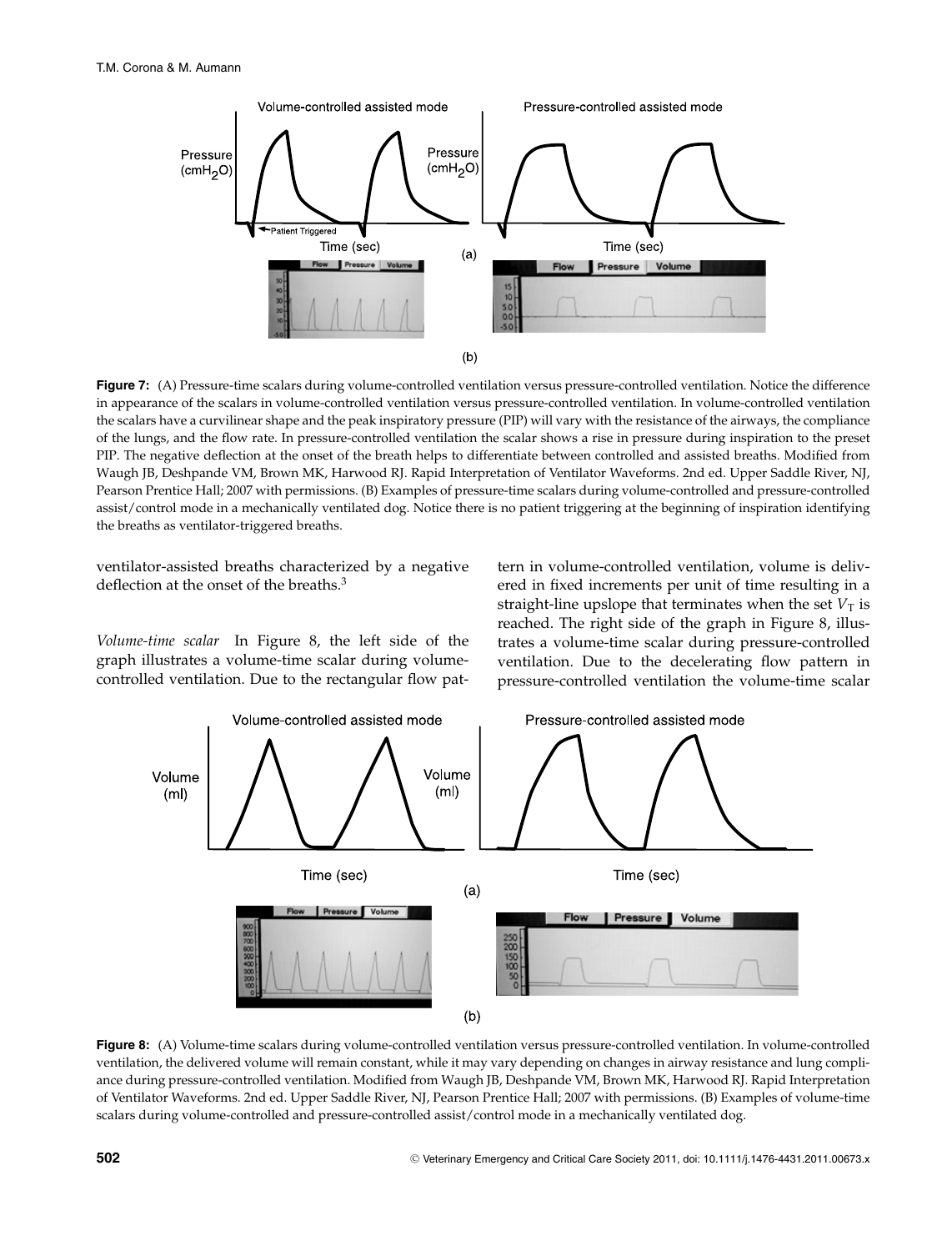is curvilinear. Delivered volume will remain relatively constant during volume-controlled ventilation, but will vary in pressure-controlled ventilation as the patient's lung characteristics change.

The down slope of the 3 scalars shown in Figure 9 represent the expiratory limbs. During expiration, the exhalation valve of the ventilator opens and volume decreases to baseline as shown in the volume-time scalar labeled A.3 Typically an air leak in the expiratory circuit of the ventilator, a bronchopleural fistula, or gas trap-



**Figure 9:** Volume-time scalars during volume-controlled ventilation with differing expiratory limbs. Normal expiratory limb (A). Expiratory limb not returning to baseline indicative of an air leak (B). Expiratory limb dropping below baseline indicative of active patient exhalation (C). Modified from Lian JX. Understanding ventilator waveforms and how to use them in patient care. *Nursing Crit Care* 2009; 4(1): 43–55 with permissions.

ping in the lung (ie, auto-PEEP) is responsible when the expiratory limb of the tracing does not return to baseline as shown in the volume-time scalar labeled  $B^{4,12}$ A drop of the expiratory limb of the curve below the baseline, represented by the volume-time scalar labeled C indicates active patient exhalation or flow transducer malfunction.<sup>4,8,12</sup>

*Flow-time scalar* In Figure 10, the left side of the graph illustrates a flow-time scalar during volume-controlled ventilation. The ventilator delivers a constant flow throughout inspiration depicted by the rectangular inspiratory flow pattern. The flow instantly reaches the set flow rate, remains constant for the determined inspiratory time, and then decreases to zero during expiration. Some ventilators allow for a change in flow pattern from rectangular to decelerating, however a rectangular inspiratory flow pattern is characteristic for volumecontrolled ventilation. The right side of the graph illustrates a flow-time scalar during pressure-controlled ventilation. The inspiratory flow reaches a maximum at the beginning of inspiration and then tapers off throughout the inspiratory phase and may or may not reach zero before the end of inspiration. A decelerating flow pattern during the inspiratory phase is characteristic for pressure-controlled ventilation.<sup>3</sup>



**Figure 10:** (A) Flow-time scalar during volume-controlled ventilation versus pressure-controlled ventilation. Notice the rectangular inspiratory flow pattern in volume-controlled ventilation due to delivery of a preset tidal volume at a constant inspiratory flow rate. During pressure-controlled ventilation, inspiratory flow reaches a maximum at the beginning of inspiration and then tapers off throughout the inspiratory phase resulting in a decelerating flow pattern. Modified from Waugh JB, Deshpande VM, Brown MK, Harwood RJ. Rapid Interpretation of Ventilator Waveforms. 2nd ed. Upper Saddle River, NJ, Pearson Prentice Hall; 2007 with permissions. (B) Examples of flow-time scalars during volume-controlled and pressure-controlled assist/control mode in a mechanically ventilated dog. Notice the distinct difference in appearance of the inspiratory limbs between the two modes.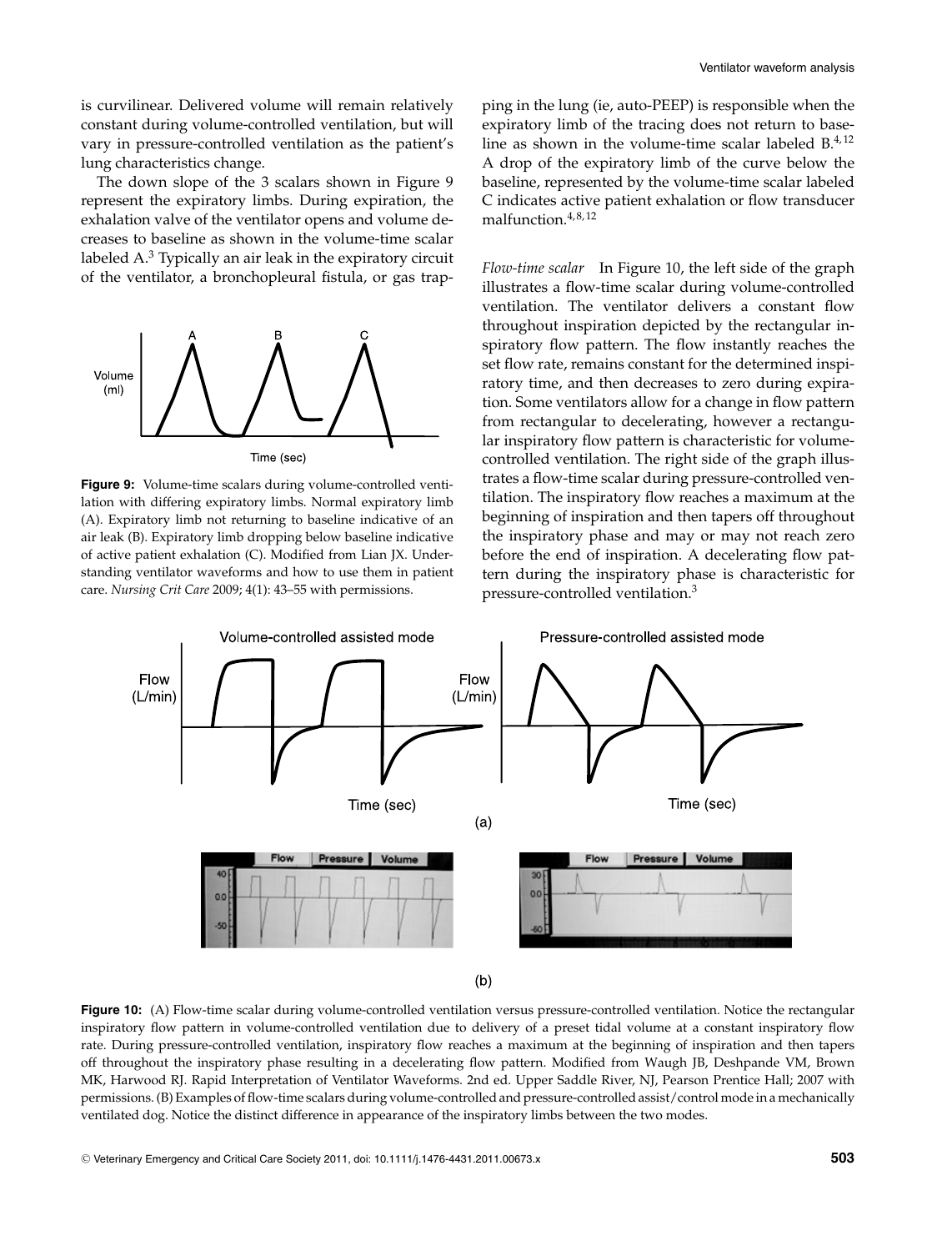#### T.M. Corona & M. Aumann

Expiratory flow is passive and depends on the airway resistance, resistance of the artificial airways, as well as the elastic recoil forces of the lung and chest wall. Regardless of the control variable, only the flow-time scalar has a negative tracing during expiration. Typically, expiratory flow reaches a maximum during the beginning of expiration and then rapidly tapers off toward zero until the next mechanical breath is delivered.

# **Synchronized intermittent mandatory ventilation (SIMV)**

SIMV can be distinguished from CMV by the presence of spontaneous, ventilator-unassisted breaths. Ventilator waveforms of spontaneous breaths appear distinctly different from the mandatory or assisted breaths, as well as from each other depending on the scalar being evaluated.

### *Pressure-time scalar*

Figure 11 shows a pressure-time scalar with a spontaneous breath following each of the ventilator-assisted breaths. Spontaneous breaths are sinusoidal with a negative deflection, that is, negative pressure during inspiration and a positive deflection, that is, positive pressure during expiration. The ventilator-assisted breaths on the other hand show positive pressure during inspiration. Breaths 1 and 3 are patient-triggered ventilator-assisted breaths as seen by the negative deflection at the onset of inspiration.3



**Figure 11:** Pressure-time scalar during volume-controlled SIMV with alternating ventilator-assisted breaths and spontaneous breaths. Notice the ventilator-assisted breaths as previously described for positive pressure ventilation (PPV) in contrast to the sinusoidal shape of spontaneous (ventilator-unassisted) breaths. During normal spontaneous breathing a negative pressure is generated during inspiration and a positive pressure during expiration. The amplitude of the pressures generated during spontaneous breaths are smaller than the amplitude generated during ventilator-assisted breaths. Modified from Waugh JB, Deshpande VM, Brown MK, Harwood RJ. Rapid Interpretation of Ventilator Waveforms. 2nd ed. Upper Saddle River, NJ, Pearson Prentice Hall; 2007 with permissions.

#### *Volume-time scalar*

Figure 12 shows a volume-time scalar with a spontaneous breath following each of the ventilatorassisted breaths. The  $V<sub>T</sub>$  for the mechanical breaths reaches the volume set by the operator (eg, 400 mL) whereas the  $V<sub>T</sub>$  for the spontaneous breaths may only reach a fraction of that volume (eg,  $100 \text{ mL}$ ).<sup>3</sup>



**Figure 12:** Volume-time scalar during volume-controlled SIMV with alternating ventilator-assisted breaths and spontaneous breaths. Notice the tidal volumes generated during the spontaneous breaths are less than the preset tidal volumes generated during the ventilator-assisted breaths. Modified from Waugh JB, Deshpande VM, Brown MK, Harwood RJ. Rapid Interpretation of Ventilator Waveforms. 2nd ed. Upper Saddle River, NJ, Pearson Prentice Hall; 2007 with permissions.

## *Flow-time scalar*

Figure 13 shows a flow-time scalar with a spontaneous breath following each of the ventilator-assisted breaths. Breath 1 and 3 are ventilator-assisted breaths characterized by the typical rectangular inspiratory flow pattern. The breaths following the ventilator-assisted breaths are spontaneous breaths that can be identified by the sinusoidal shape of their waveform with the inspiratory portion above the baseline and expiratory portion below the baseline.3



**Figure 13:** Flow-time scalar during volume-controlled SIMV with alternating ventilator-assisted breaths and spontaneous breaths. Notice that although the shape of the flow-time scalar during the spontaneous breaths and ventilator-assisted breaths is different, flow rises during inspiration and drops below baseline during expiration in both spontaneous and ventilator-assisted breaths. Modified from Waugh JB, Deshpande VM, Brown MK, Harwood RJ. Rapid Interpretation of Ventilator Waveforms. 2nd ed. Upper Saddle River, NJ, Pearson Prentice Hall; 2007 with permissions.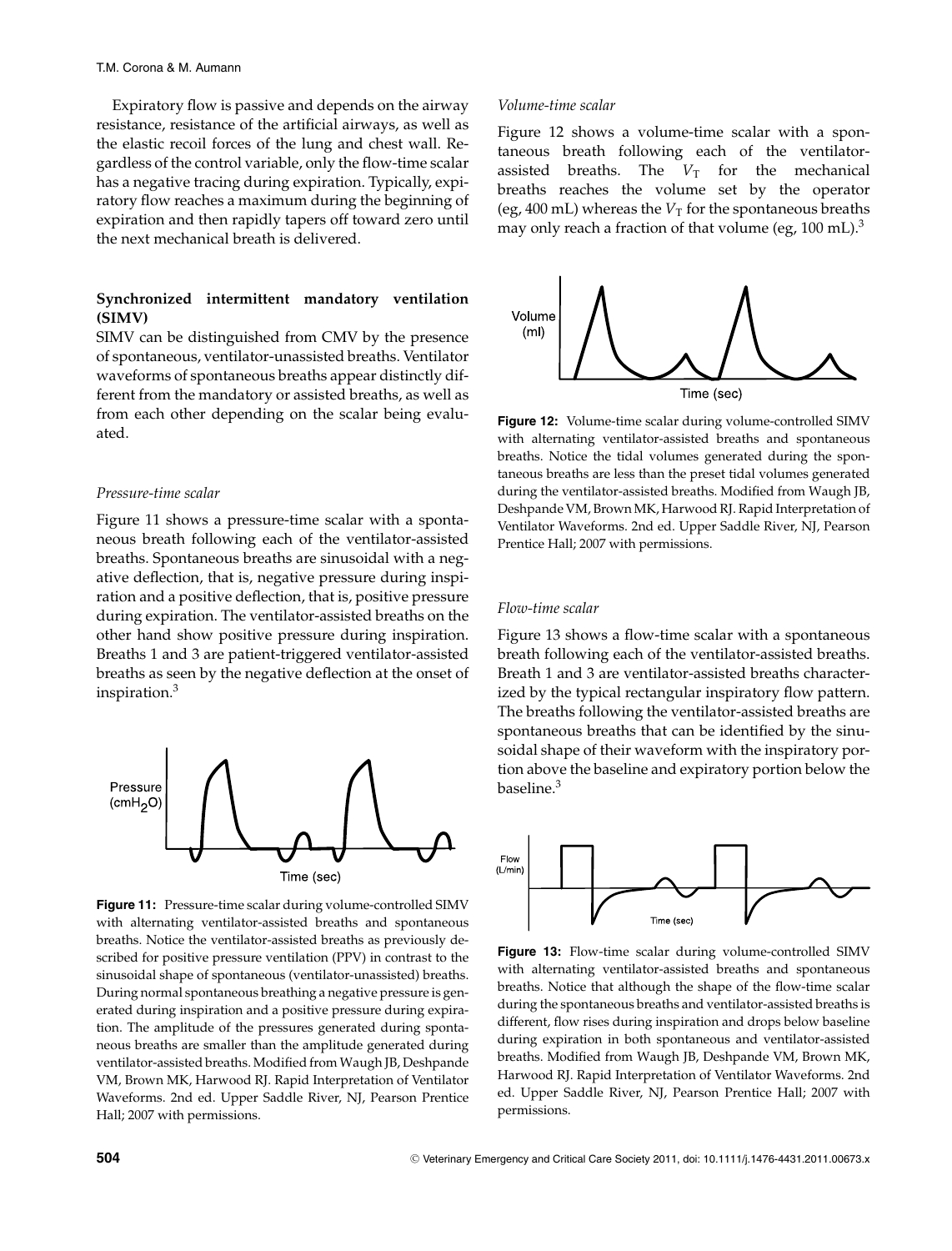## **Synchronized intermittent mandatory ventilation (SIMV) with pressure support ventilation (PSV)**

As stated previously, the  $V_T$  during a spontaneous breath is typically smaller than the  $V_T$  during a ventilatorassisted breath and may not be sufficient to maintain adequate oxygenation and ventilation. In addition, spontaneous breathing through the ventilator circuit may increase the work of breathing. Adding pressure support to a spontaneous breath may increase the  $V<sub>T</sub>$  and decrease the work of breathing.<sup>8</sup>

*Pressure-time scalar* PSV is meant to support a patient's spontaneous breath by helping to decrease the work of breathing. The pressure is typically set to reach a lower peak airway pressure than during a pressurecontrolled ventilator-assisted breath. Figure 14 shows alternating pressure-supported spontaneous breaths and ventilator-assisted breaths. All of the breaths are patienttriggered as seen by the negative deflection at the onset of inspiration. The pressure-supported breath maintains the set pressure throughout the inspiratory phase.





**Figure 14:** (A) Pressure-time scalar during volume-controlled SIMV with pressure support. Notice the ventilator-assisted breaths reach higher peak pressures than those of the pressuresupported spontaneous breaths. Both breath types display a negative deflection before each breath reflecting the patient's inspiratory efforts. The pressure-supported breaths will maintain the set pressure throughout the inspiratory phase. Modified from Waugh JB, Deshpande VM, Brown MK, Harwood RJ. Rapid Interpretation of Ventilator Waveforms. 2nd ed. Upper Saddle River, NJ, Pearson Prentice Hall; 2007 with permissions. (B) Example of a pressure-time scalar during pressure-controlled SIMV with pressure support in a mechanically ventilated dog. Notice again the ventilator-assisted breaths reach higher peak pressures than those of the pressure-supported spontaneous breaths (eg, breaths 2, 5, 8).

The pressure decreases to baseline during the expiratory phase.<sup>3</sup>

*Volume-time scalar* Figure 15 shows a pressuresupported spontaneous breath following each of the ventilator-assisted breaths. The  $V<sub>T</sub>$  of a pressuresupported breath tends to be greater than the  $V<sub>T</sub>$  of a spontaneous breath without pressure support (see Figure 12).



**Figure 15:** (A) Volume-time scalar during volume-controlled SIMV with pressure support. Compare the scalars in this figure to the scalars in Figure 12. Notice the  $V<sub>T</sub>$  of a pressure-supported breath is greater than the  $V_T$  generated by a spontaneous breath without pressure support. Modified from Waugh JB, Deshpande VM, Brown MK, Harwood RJ. Rapid Interpretation of Ventilator Waveforms. 2nd ed. Upper Saddle River, NJ, Pearson Prentice Hall; 2007 with permissions. (B) Example of a volume-time scalar during pressure-controlled SIMV with pressure support in a mechanically ventilated dog. Notice the  $V<sub>T</sub>$  of a ventilator-assisted breath is greater than the  $V_T$  generated by a pressure-supported spontaneous breath (eg, breaths 3, 6, 9).

*Flow-time scalar* Figure 16 shows alternating pressuresupported spontaneous breaths and ventilator-assisted breaths. The inspiratory flow pattern during the ventilator-assisted breaths is rectangular as is characteristic for volume-controlled ventilation. The inspiratory flow pattern during the pressure-supported spontaneous breath tapers toward baseline as the inspiratory phase progresses. Pressure-supported breaths are flowcycled breaths, which means that the inspiratory flow terminates when the rate of flow decreases below a certain level of peak flow, typically  $25\%^{3,8}$ 

## **Continuous positive airway pressure (CPAP)**

CPAP may be used in spontaneously breathing patients that do not require full ventilatory support but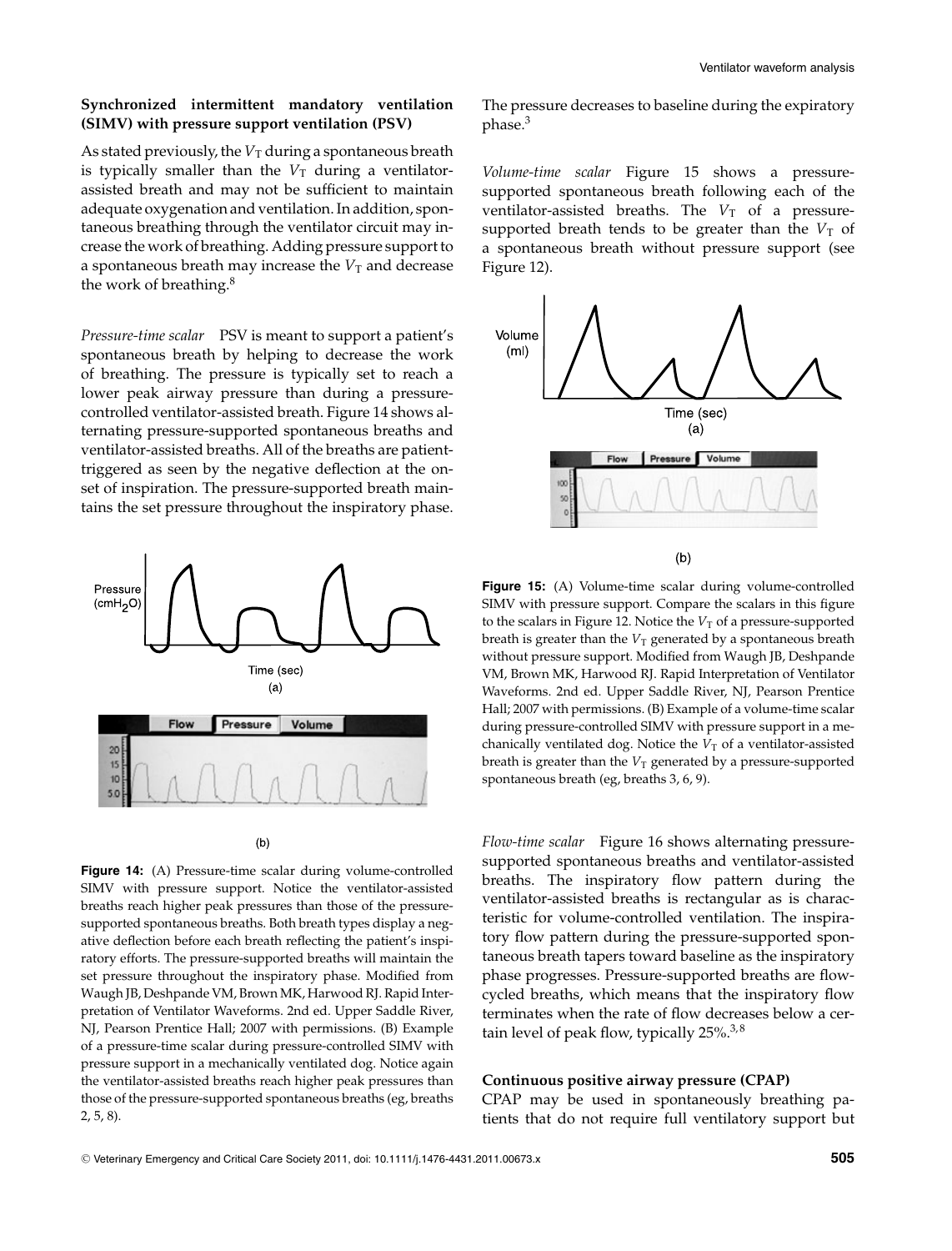

**Figure 16:** (A) Flow-time scalar during volume-controlled SIMV with pressure support. Notice the ventilator-assisted volumecontrolled breaths have the characteristic rectangular inspiratory flow pattern, but during the pressure-supported spontaneous breaths, the inspiratory flow pattern tapers toward baseline during the inspiratory phase. Modified from Waugh JB, Deshpande VM, Brown MK, Harwood RJ. Rapid Interpretation of Ventilator Waveforms. 2nd ed. Upper Saddle River, NJ, Pearson Prentice Hall; 2007 with permissions. (B) Example of a flow-time scalar during pressure-controlled SIMV with pressure support in a mechanically ventilated dog. Notice the breaths of smaller magnitude are the pressure-supported breaths (eg, breaths 2, 5, 8).

demonstrate refractory hypoxemia, for example, due to atelectasis secondary to sedation or anesthesia. In addition, CPAP may be helpful in lung recruitment maneuvers and spontaneous breathing trials.<sup>13</sup> CPAP improves oxygenation by increasing functional residual capacity (FRC).<sup>4</sup> The pressure-time scalar, as shown in Figure 17, is the scalar that identifies the presence of CPAP. There is



**Figure 17:** Continuous positive airway pressure (CPAP). Notice the elevation of the baseline pressure from zero in the pressuretime scalar. Inspiratory and expiratory airway pressures remain positive and do not return to zero baseline. Modified from Waugh JB, Deshpande VM, Brown MK, Harwood RJ. Rapid Interpretation of Ventilator Waveforms. 2nd ed. Upper Saddle River, NJ, Pearson Prentice Hall; 2007 with permissions.

an elevation of the baseline from zero (ie, atmospheric). $3$ Inspiratory and expiratory airway pressures remain positive and do not return to zero baseline. The volume-time scalar shows variable spontaneous  $V<sub>T</sub>$ . The flow pattern on the flow-time scalar indicates inspiratory and expiratory spontaneous flow.

#### **Loops**

Loops are continuous graphs of the inspiratory and expiratory portions of the breath. $3$  Loops, unlike scalars, do not depict time. They typically plot volume against pressure or volume against flow. Similar to scalars, information can be derived from numerical values as well as the shape of the waveforms.<sup>3</sup>

### **Pressure-volume loops**

PV loops display the interaction between pressure and volume and can therefore be used to assess the patient's respiratory system compliance.<sup>4</sup> They also provide information on airway resistance  $R_{aw}$  and help to differentiate between a spontaneous breath and an assisted or controlled positive pressure breath. During a spontaneous breath as shown in Figure 18, the PV loop moves in a clockwise direction, starting at zero, that is, intersection of  $x$ - and  $y$ -axis.<sup>12, 14</sup> The inspiratory portion of



**Figure 18:** PV loop of a spontaneous breath. Notice the PV loop moves in a clockwise direction, starting at zero. The inspiratory portion of the loop occurs on the left side of the *y*-axis, and the expiratory portion of the loop on the right side of the *y*-axis. Modified from Lian JX. Understanding ventilator waveforms and how to use them in patient care. *Nursing Crit Care* 2009; 4(1): 43–55 with permissions.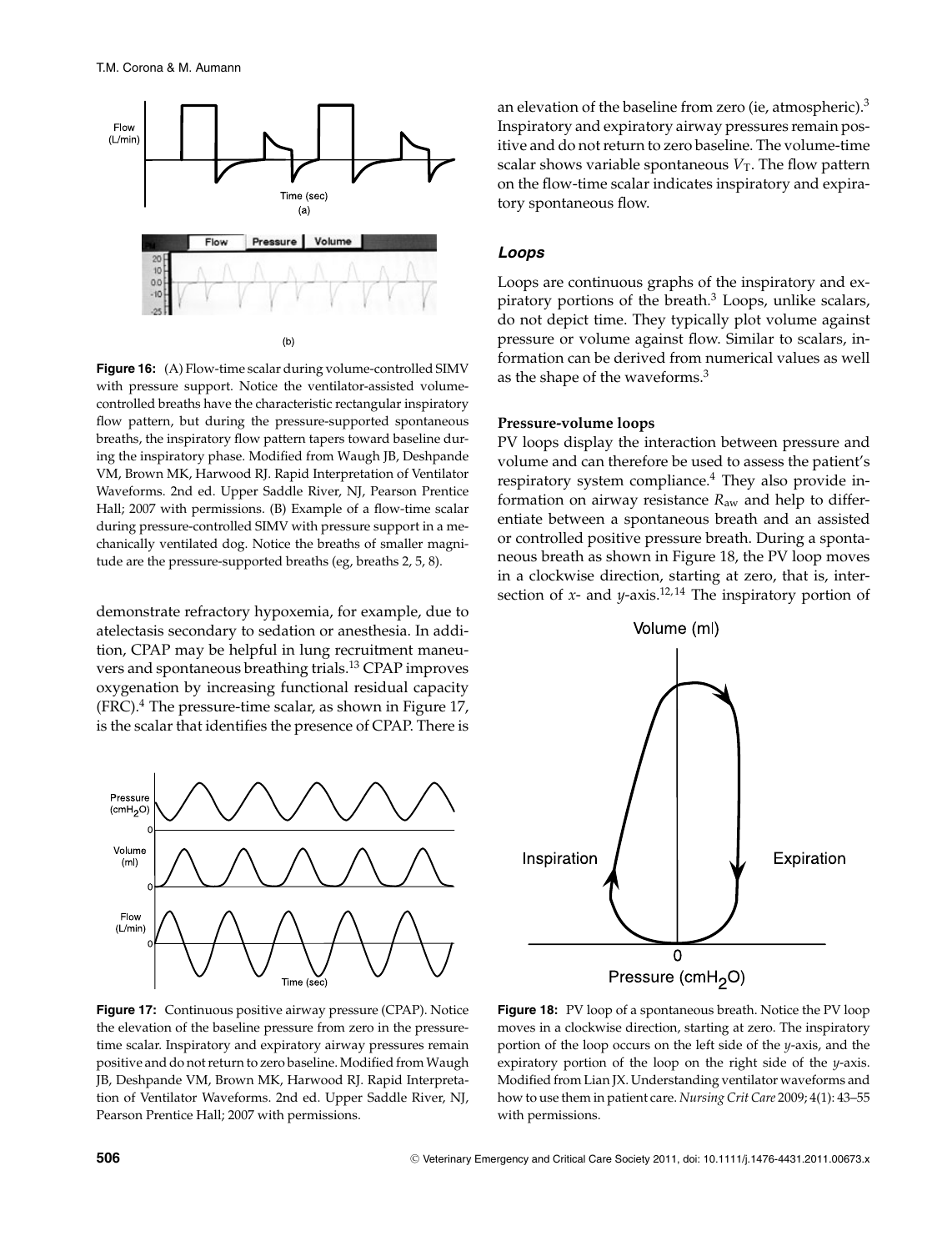the loop occurs on the left side of the *y*-axis as airway pressure drops, that is, becomes more negative during inspiration. The expiratory portion of the loop occurs on the right side of the *y*-axis as airway pressure increases, that is, becomes more positive during expiration.<sup>4,12,14</sup>

During a positive pressure breath, the PV loop moves in a counter-clockwise direction as shown in Figure 19. The starting point of the loop depends on the amount of PEEP applied. Both the inspiratory and expiratory portion of the loop are on the right side of the *y*-axis.12 The maximum pressure reached on the *x*-axis is the PIP and the maximum volume reached on the *y*-axis is the  $V_T$ .<sup>4</sup>



**Figure 19:** (A) PV loop of a mandatory ventilator-driven breath. Notice during a positive pressure breath, the PV loop moves in a counter-clockwise direction with both the inspiratory and expiratory portions of the loop occurring on the right side of the *y*-axis. The starting point of the loop is zero indicating the absence of PEEP in this example. PIP is the maximum pressure reached on the *x*-axis and  $V_T$  is the maximum volume reached on the *y*-axis. Modified from SP Pilbeam, Cairo JM. Mechanical Ventilation Physiological and Clinical Applications. 4th ed. Mosby Inc; 2006 with permissions. (B) Example of a PV loop of a mandatory ventilator driven-breath in a mechanically ventilated dog.

A patient-triggered breath creates a "trigger tail" at the beginning of inspiration as illustrated in the PV loops shown in Figure 20. Similar to a spontaneous breath, the initiation of the breath is associated with a drop in airway pressure below baseline, and the tracing moves to the left (clockwise) reflecting the patient's effort. Subsequently, the tracing moves to the right (counter-clockwise) as the ventilator delivers the breath. $4$  The size of the "trigger" tail" is a reflection of the patient's effort to trigger the ventilator as demonstrated in Figure 21. The bigger the "trigger tail," the bigger the effort. An increased effort to trigger the ventilator will increase the work of breathing. The trigger level is influenced by the sensitivity settings of the ventilator.<sup>4, 12, 14</sup>



Pressure (cmH<sub>2</sub>O)

**Figure 20:** PV loop of a patient-triggered ventilator-assisted breath in a patient receiving PEEP. Notice the "trigger tail" at the beginning of inspiration caused from the brief drop in airway pressure when the patient initiates the breath. The tracing moves to the left (clockwise) reflecting the patient's effort. Positive flow from the ventilator is triggered, and the tracing moves to the right (counter-clockwise) as the ventilator completes the breath. Modified from Lian JX. Understanding ventilator waveforms and how to use them in patient care. *Nursing Crit Care* 2009; 4(1): 43–55 with permissions.



**Figure 21:** PV loop of a patient-triggered ventilator-assisted breath in a patient receiving PEEP. Notice the larger size of the trigger tail compared to Figure 20 indicating an increased patient effort when triggering the ventilator. Modified from Lian JX. Understanding ventilator waveforms and how to use them in patient care. *Nursing Crit Care* 2009; 4(1): 43–55 with permissions.

An incomplete PV loop is an indication of an air leak either in the ventilator circuit or the patient, for example, bronchopleural fistula.<sup>4</sup> In Figure 22, the expiratory limb of the PV loop does not return to baseline indicating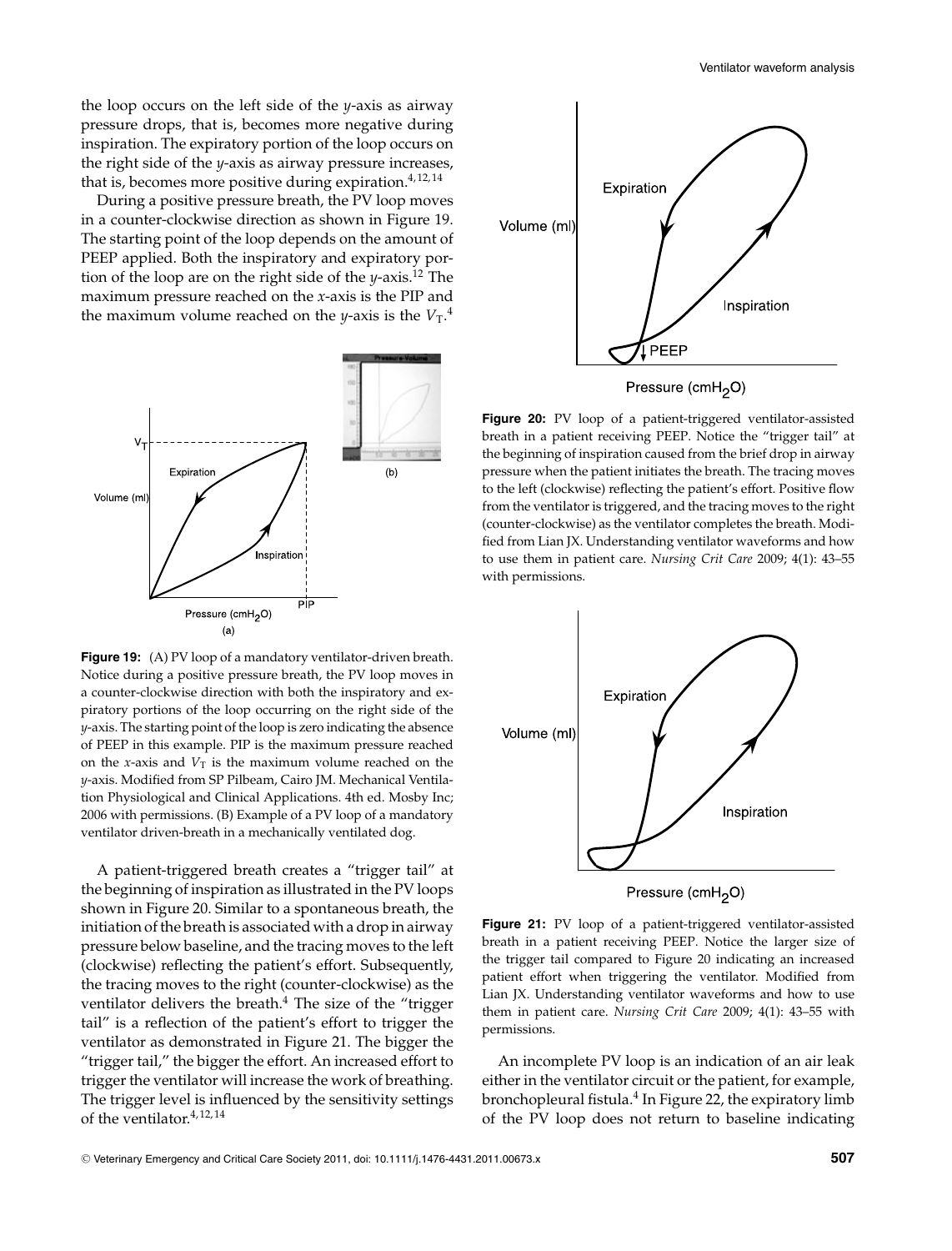

**Figure 22:** Incomplete PV loop. (A) Notice the expiratory limb of the PV loop does not return to baseline indicating that more volume is delivered during inspiration than returned during expiration. The loss of volume in this example is approximately 300 mL. Modified from Lian JX. Understanding ventilator waveforms and how to use them in patient care. *Nursing Crit Care* 2009; 4(1): 43–55 with permissions. (B) Example of an incomplete PV loop in a mechanically ventilated dog.

that more volume is delivered during inspiration than returned during expiration. This loss of volume can be quantified by identifying the end point of the expiratory limb of the PV loop (ie, 300 mL). $4,12$ 

Evaluation of the slope of the PV loop can help to assess for changes in respiratory system compliance as demonstrated in Figure 23.<sup>14</sup> A decrease in compliance, that is, the tidal volume decreases for the same distending pressure, results in a shift of the PV loop to the right and downward (ie, decreased slope).<sup>4, 12, 14</sup> An increase in compliance, that is, the tidal volume increases for the same distending pressure, results in a shift of the PV loop to the left and upward (ie, increased slope). $^{14}$ 

PV loops are also useful in the assessment of *R*aw. When compliance remains constant and *R*<sub>aw</sub> increases the amount of pressure needed to overcome *R*aw increases. In Figure 24, the widening or bowing of the PV loop is suggestive of increased  $R_{aw}$  (solid line).<sup>3,4,12,14</sup> The size and shape of the bowing depend on different variables including ventilation mode, for example, pressure- or volume-controlled ventilation, an increase in predominantly inspiratory or expiratory resistance, as well as respiratory system compliance. $3,4$ 

The PV loop may exhibit a lower inflection point (LIP) and an upper inflection point (UIP) during the inspiratory phase as shown in Figure 25.4, 12, 15 An inflection point is the point where the slope of a line changes.<sup>3</sup> The LIP indicates the pressure at which large numbers of

**Figure 23:** (A) PV loop illustrating changes in respiratory system compliance. Notice a decrease in compliance results in a shift of the PV loop to the right and downward. An increase in compliance results in a shift of the PV loop to the left and upward. Modified from Lian JX. Understanding ventilator waveforms and how to use them in patient care. *Nursing Crit Care* 2009; 4(1): 43–55 with permissions. (B) Example of decreased respiratory system compliance in a mechanically ventilated dog.



**Figure 24:** PV loop illustrating changes in airway resistance. Notice the widening or bowing of the PV loop shown by the solid line indicating increased *R*aw as compared to the normal conformation of the PV loop shown by the dashed line. Modified from Lian JX. Understanding ventilator waveforms and how to use them in patient care. *Nursing Crit Care* 2009; 4(1): 43–55 with permissions.

alveoli are recruited. $4,12$  The UIP indicates the pressure at which the alveoli become overdistended.<sup>4,12</sup> When the volume capacity of the lungs has been exceeded, application of additional pressure causes very little increase in volume.3 The volume limit is identified on the PV loop as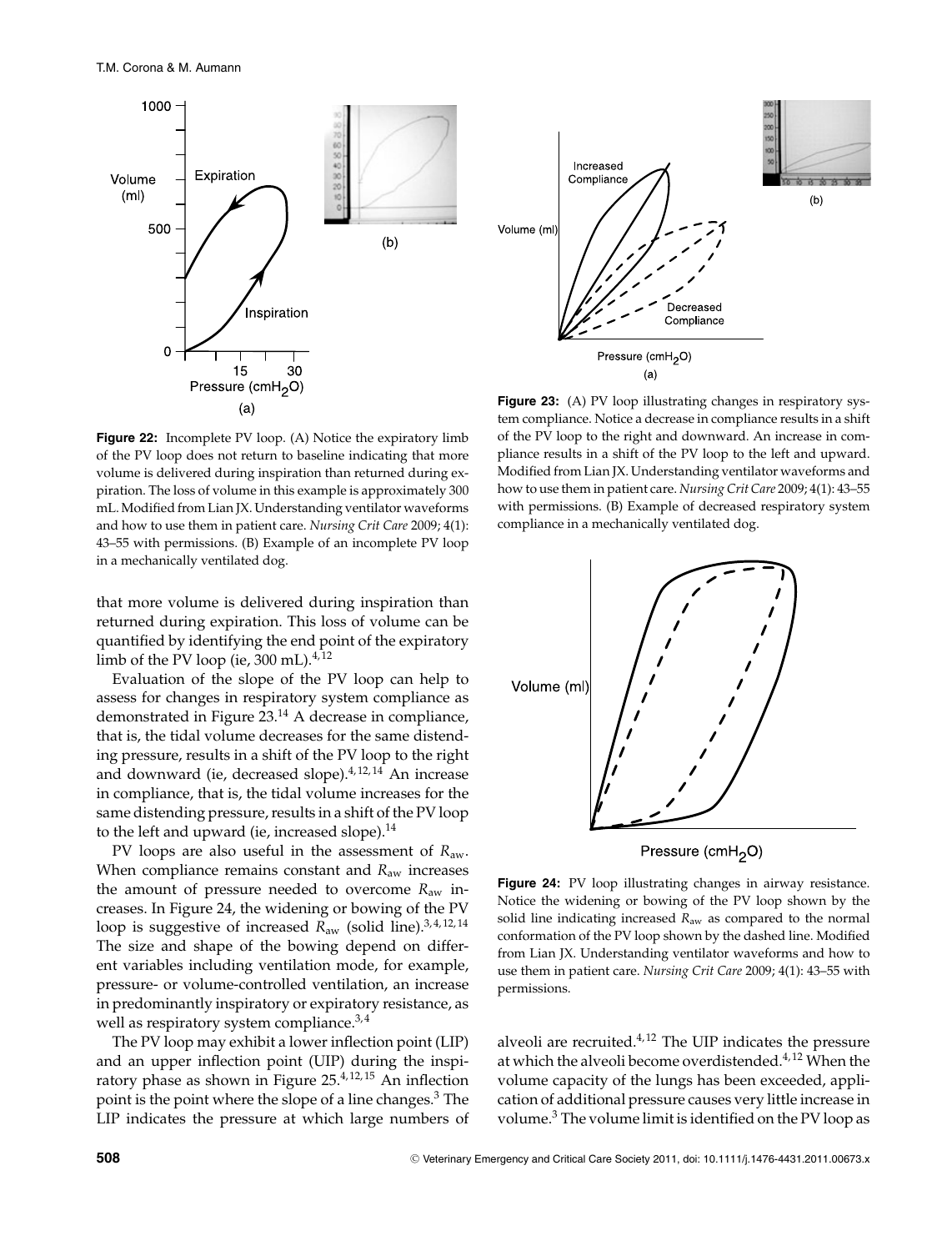

**Figure 25:** PV loop illustrating the LIP and UIP. The LIP indicates the pressure at which large numbers of alveoli are recruited where as the UIP indicates the pressure at which the alveoli become over distended.Modified from Lian JX. Understanding ventilator waveforms and how to use them in patient care. *Nursing Crit Care* 2009; 4(1): 43–55 with permissions.

the UIP and signifies an abrupt change in compliance in the terminal phase of inspiration. $3$  Figure 26 shows this abnormal loop shape (solid line) that is typically referred to as "beaking."<sup>3,8,12</sup> Ways to decrease "beaking" involve decreasing the pressure in pressure-controlled ventilation or decreasing the volume in volume-controlled ventilation.<sup>3</sup> It is recommended to try and ventilate patients within the LIP and the UIP.<sup>4</sup> This can be achieved by setting the PEEP above the LIP and the  $V<sub>T</sub>$  below the UIP. This ventilation strategy may be helpful to keep the alveoli from collapsing and to avoid "baro-" and "volutrauma" associated with high distending pressures.4

#### **Flow-volume loops**

FV loops are most commonly used to evaluate changes in *R*aw. In a recently published article noninvasive tidal breathing FV loops were used to aid in the diagnosis and staging of dogs with tracheal collapse.16 FV loops obtained from patients receiving positive pressure ventilation can assist in the detection of changes in airway resistance such as from mucous plugs and air leaks, and can be helpful to detect auto-PEEP.<sup>12</sup> Typically the inspiratory flow is depicted above the *x*-axis and the expiratory flow below the *x*-axis. This arrangement may be reversed depending on the ventilator. $3$ 



**Figure 26:** PV loop illustrating "beaking" (solid line). (A) Notice the abnormal shape of the PV loop at the terminal phase of inspiration as the limit of alveolar distension is reached. The UIP signifies an abrupt change in compliance as the alveoli become over distended. Modified from Lian JX. Understanding ventilator waveforms and how to use them in patient care. *Nursing Critical Care* 2009; 4(1): 43–55 with permissions. (B) Example of "beaking" in a mechanically ventilated dog. Notice that at the moment the PV loop of the breath was recorded, the expiratory portion was not fully complete.

Figure 27 illustrates important points on the FV loop during ventilation. The transition from expiration to inspiration (A) and back again (C) occurs where the loop crosses the *x*-axis. At this point the flow rate is



**Figure 27:** Different phases of the FV loop. Start of inspiration (A), inspiratory portion (B), start of expiration (C), peak expiratory flow rate (D), and passive expiratory curve (E). Modified from Waugh JB, Deshpande VM, Brown MK, Harwood RJ. Rapid Interpretation of Ventilator Waveforms. 2nd ed. Upper Saddle River, NJ, Pearson Prentice Hall; 2007 with permissions.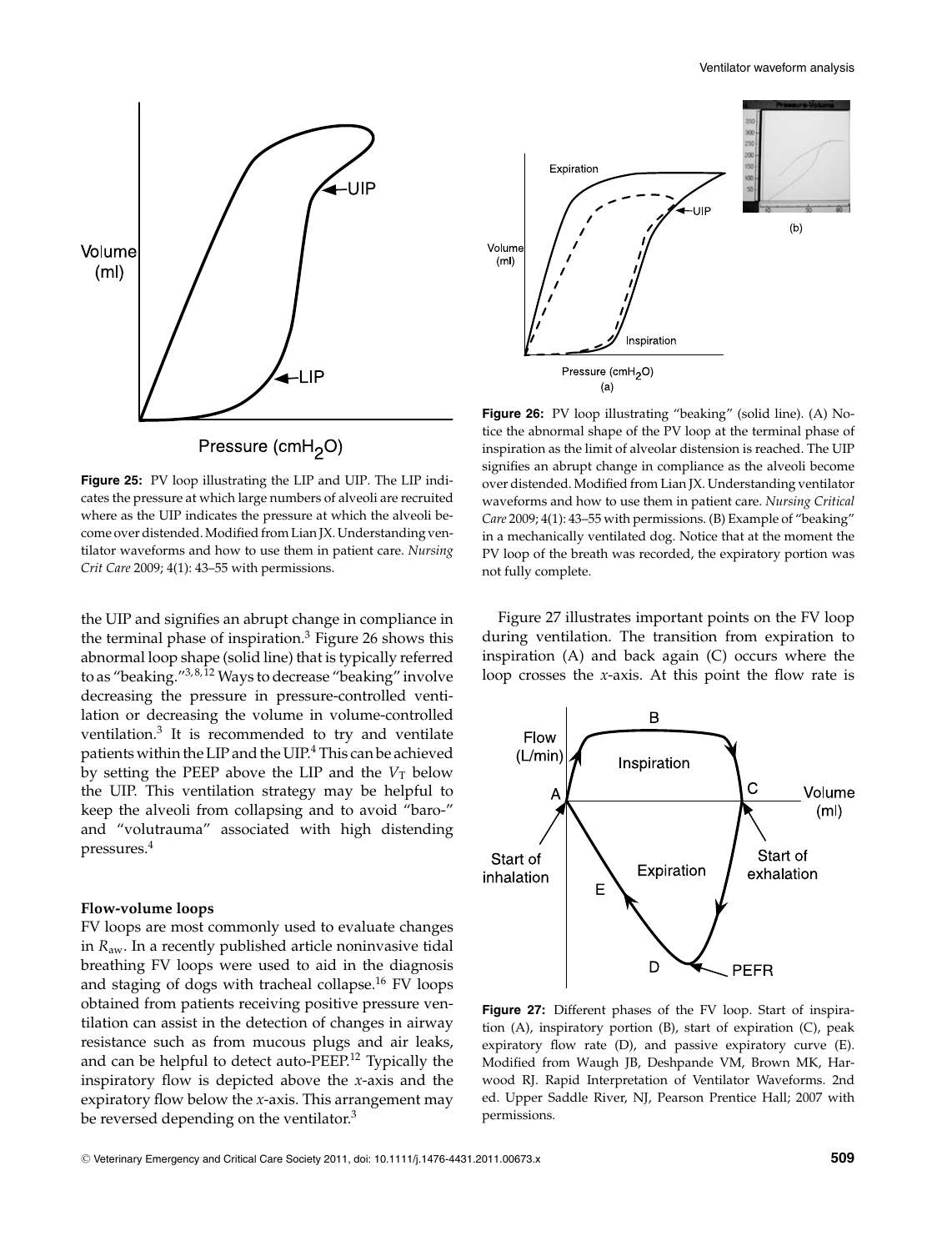momentarily zero.<sup>3</sup> The shape of the inspiratory portion (B) of the loop reflects the flow pattern set on the ventilator. The peak point of the expiratory portion (D) of the loop represents the peak expiratory flow rate (PEFR). The typical shape of the descending portion of the expiratory curve is represented by E. The shape of the passive expiratory portion of the loop is influenced by changes in *R*aw. <sup>3</sup> The FV loop of a spontaneous breath is similar in appearance to a mechanical breath, except for the inspiratory portion of the loop, which takes on a more circular shape because of the generally lower peak inspiratory flow rates generated during quiet spontaneous breathing.3

Increases in *R*aw, for example, airway obstruction from mucous plugs or decreases in *R*aw, for example, air leak in the ventilator circuit can cause characteristic changes in the FV loop. Significant airway obstruction will reduce PEFR as demonstrated in Figure 28. A curvilinear shape or "scooping" of the descending segment of the expiratory curve is typically seen in patients with medium and small airway obstruction causing decreased expiratory volume and flow as demonstrated in Figure 28.<sup>3</sup> Oscillations in the expiratory or inspiratory limb of the FV-loop are known as the "saw tooth" sign and result most commonly from increased airway secretions (Figure  $29$ ).<sup>8</sup> A gap between the end of expiration and the beginning of inspiration as shown in the FV loop in Figure 30, is indicative of an air leak. The FV loop does not close because of the loss of volume during expiration.3



**Figure 28:** FV loop illustrating increased airway resistance (solid line). Notice the reduced PEFR represented by A as compared to normal PEFR (dashed line) caused by increased airway resistance. The descending segment of the expiratory curve has a scooped out appearance represented by B, which is typically seen in patients with medium and small airway obstruction. Modified from Waugh JB, Deshpande VM, Brown MK, Harwood RJ. Rapid Interpretation of Ventilator Waveforms. 2nd ed. Upper Saddle River, NJ, Pearson Prentice Hall; 2007 with permissions.



**Figure 29:** (A) FV loop illustrating a "saw tooth" sign. Oscillations in the expiratory limb of the FV loop are known as "saw tooth" sign and result most commonly from increased airway secretions. Modified from Waugh JB, Deshpande VM, Brown MK, Harwood RJ. Rapid interpretation of ventilator waveforms. 2nd ed. Upper Saddle River, NJ, Pearson Prentice Hall; 2007 with permissions. (B) Example of a FV loop illustrating increased airway secretions in a mechanically ventilated dog.



**Figure 30:** Incomplete FV loop. (A) Notice the gap between the end of expiration and the beginning of inspiration indicative of an air leak. Modified from Waugh JB, Deshpande VM, Brown MK, Harwood RJ. Rapid Interpretation of Ventilator Waveforms. 2nd ed. Upper Saddle River, NJ, Pearson Prentice Hall; 2007 with permissions. (B) Example of an incomplete FV loop in a mechanically ventilated dog with an air leak in the breathing circuit.

# **Use of Ventilator Waveforms to Identify Patient-Ventilator Dyssynchrony**

Patient-ventilator interactions can be described as the interaction between 2 respiratory mechanisms, that is, the ventilator and the patient's respiratory system.<sup>17,18</sup> The ventilator is controlled by the settings chosen by the operator and the function of the flow valve.<sup>17</sup>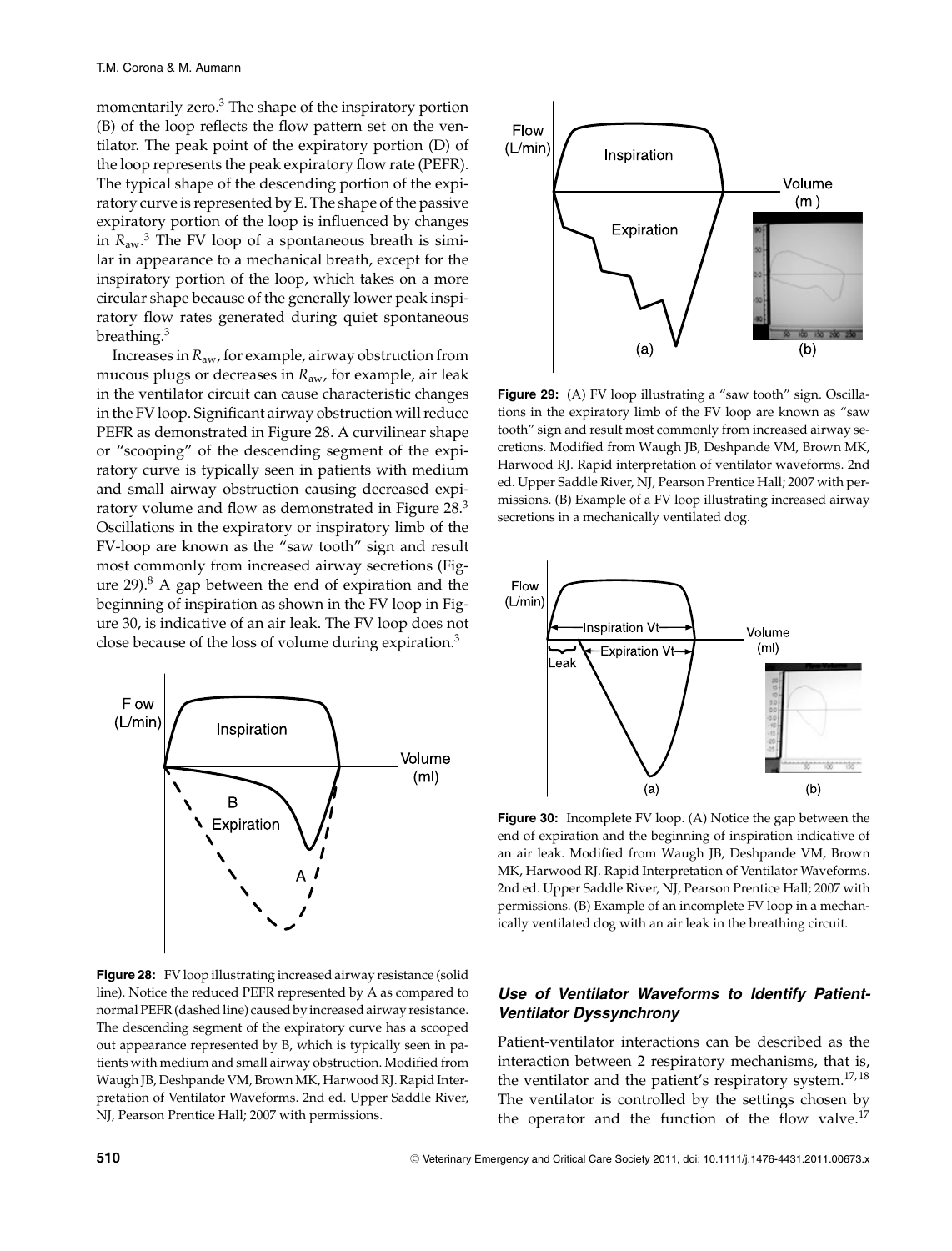The patient's respiratory system is controlled by the neuromuscular system and influenced by the respiratory mechanics of the lung and thorax.<sup>17</sup> When these 2 mechanisms function in synchrony every phase of the breath is perfectly matched.<sup>18</sup> Anything that disturbs the harmony between the two mechanisms results in dyssynchrony and can lead to considerable patient discomfort and an increase in the work of breathing.17 Ventilator waveforms are helpful to identify patient-ventilator dyssynchrony. Dyssynchrony can occur in any of the four phases of the breath cycle, that is, initiation of inspiration, inspiratory flow phase, end of inspiration, and expiratory phase.<sup>17</sup>

The initiation of inspiration is influenced by the trigger mechanism, which includes trigger sensitivity setting, patient effort, and valve responsiveness.<sup>17</sup> During the inspiratory flow phase the patient's flow demand must be met by the ventilator.<sup>5</sup>

At the end of inspiration the ventilator should terminate inspiratory flow in synchrony with the patient's neural timing.<sup>17</sup> Different modes of ventilation (eg, pressure-controlled versus volume-controlled) will allow the operator to adjust variables that affect the termination of inspiration. A prolonged expiratory phase is of little consequence, unless it is so long as to cause hypoventilation. A shortened expiratory phase, however, has major clinical implications because it can lead to auto-PEEP.17

To analyze patient-ventilator dyssynchrony one has to evaluate triggering (ie, trigger dyssynchrony), flow delivery (ie, flow dyssynchrony), breath termination (ie, cycle dyssynchrony), and expiratory phase (ie, expiratory dyssynchrony).<sup>17</sup> Dyssynchrony can be identified relative to these 4 phases by use of pressure, volume, and flow scalars and loops.

# **Trigger dyssynchrony**

Trigger dyssynchrony occurs when a patient's inspiratory effort is not sufficient to trigger the ventilator, because the sensitivity setting of the ventilator is not appropriate for the patient. $4,12,19$  Trigger dyssynchrony can occur in any ventilation mode and can be identified on the flow-time and pressure-time scalars. The pressure-time scalar shown in Figure 31 shows a patienttriggered breath (A) followed by an unsuccessful attempt to trigger the ventilator (B) indicated by a negative deflection during the expiratory phase that is not followed by a rise in pressure. Breath C is a patienttriggered breath following an increased inspiratory effort when compared to breath A. Auto-PEEP and inappropriately set sensitivity settings are the most common causes of trigger dyssynchrony.<sup>4, 12, 13</sup> Auto-PEEP makes triggering the ventilator more difficult. In the presence



**Figure 31:** Pressure-time scalar illustrating trigger dyssynchrony. Compare the negative deflections in breaths A, B, and C. Notice that when the patient's effort is adequate and the sensitivity setting appropriate, the patient's breath successfully triggers the ventilator (A). If there is a weak inspiratory effort relative to the sensitivity settings, the effort may be ineffective at triggering a ventilator breath; there is no rise in pressure following the patient effort (B). When the sensitivity setting is insensitive, an increased patient effort is required to trigger a ventilator breath (C). Modified from Lian JX. Understanding ventilator waveforms and how to use them in patient care. *Nursing Crit Care* 2009; 4(1): 43–55 with permissions.

of auto-PEEP, a patient's inspiratory effort may not be sufficient to generate a large enough change in baseline pressure or baseline flow to trigger a mechanical breath. The trigger sensitivity settings can be either flowor pressure dependent, with flow usually being preferred. When the sensitivity settings are too sensitive, auto-triggering, that is, false triggering of the ventilator can occur as shown in Figure 32.



**Figure 32:** Pressure-time scalar during PSV illustrating autotriggering. Breaths A and C are patient-triggered as indicated by the negative deflections before the onset of inspiration. Breath B shows a pressure supported breath without a preceding patient effort suggestive of auto-triggering. Modified from Lian JX. Understanding ventilator waveforms and how to use them in patient care. *Nursing Crit Care* 2009; 4(1): 43–55 with permissions.

#### **Flow dyssynchrony**

Flow dyssynchrony occurs whenever the ventilator flow does not match the patient's flow demand.<sup>17</sup> Flow dyssynchrony is a common problem, and the flow setting may be the most frequently incorrectly set ventilator parameter.<sup>17</sup> Flow dyssynchrony is sometimes referred to as flow starvation.<sup>12</sup> The ventilator mode, for example, volume-controlled versus pressure-controlled ventilation and the flow pattern used determine how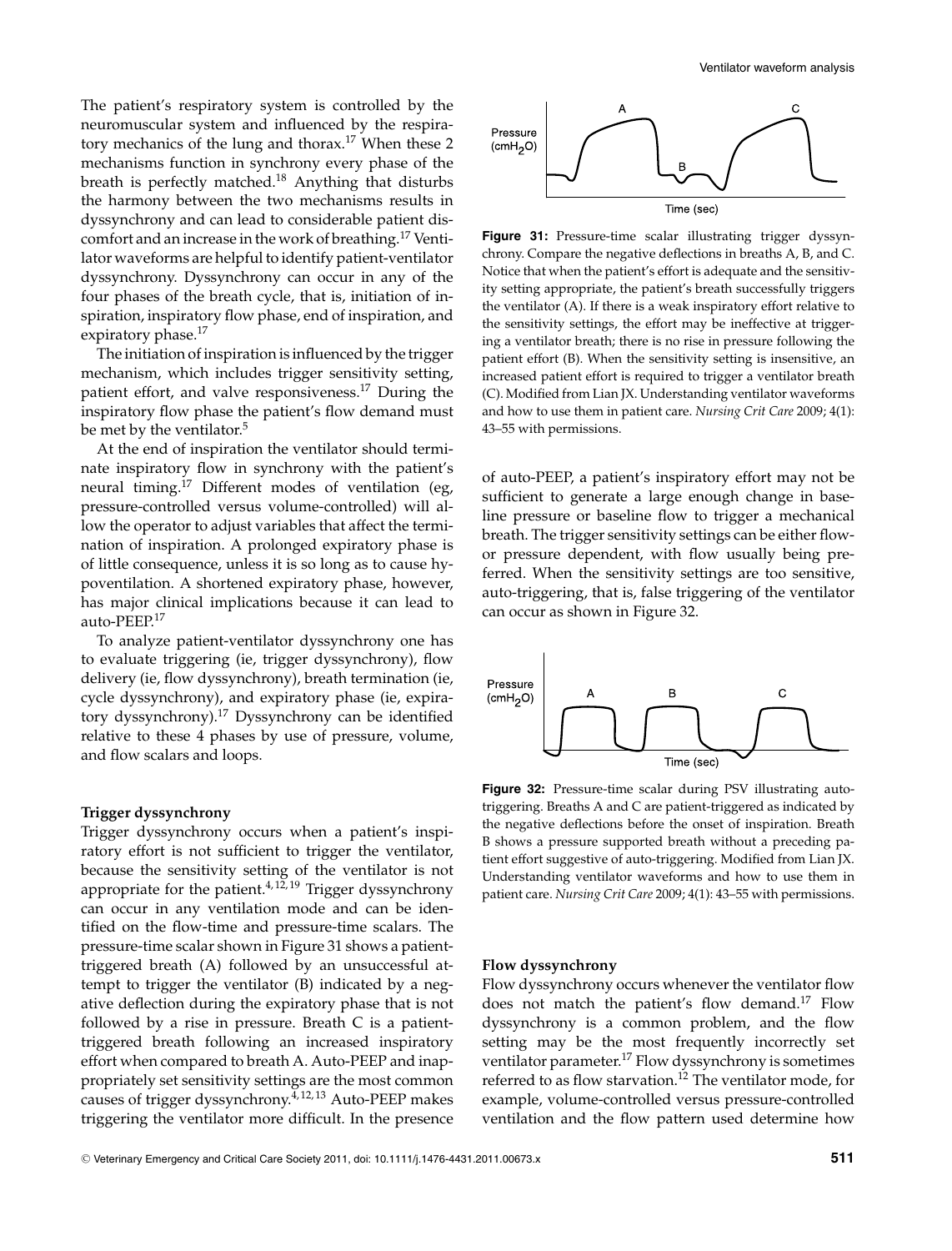much flow is available. In volume-controlled ventilation with constant flow, flow may not be sufficient to satisfy the patient's flow demand. Adjusting the peak flow and/or selecting a different flow pattern, for example, descending flow pattern may be helpful to correct the problem.<sup>4,17</sup> In pressure-controlled ventilation, the ventilator rapidly provides a high flow to achieve and maintain the set pressure; however, this high flow rate at the beginning of inspiration may be too excessive or uncomfortable for a patient. $4$  In that case, evaluating and adjusting the rise time may be helpful. As long as the set pressure is adequate, the flow will be adequate.4 Pressure-controlled ventilation tends to be more synchronous in patients with high flow demands.<sup>4</sup> Pressure-time scalars or PV loops are typically used to evaluate for flow dyssynchrony.

Figure 33 depicts the pressure-time scalar of two ventilator-assisted breaths. The pressure-time scalar of breath A has a normal appearance. The pressure-time scalar of breath B shows a drop in airway pressure and a concave or scooped-out appearance of the ascending inspiratory limb of the tracing indicating inadequate flow.<sup>12</sup> Low peak flow rates will prolong inspiratory time and decrease expiratory time that may contribute to the development of auto-PEEP.<sup>17</sup> Features of flow dyssynchrony on a PV loop include a concave appearance of the inspiratory limb of the tracing as seen in Figure 34 or a figure eight appearance of the tracing as seen in Figure 35. These changes are a result of active patient inspiration in an attempt to increase airflow, which leads to a decrease in airway pressure.



**Figure 33:** Pressure-time scalar illustrating inadequate flow. Notice breath A shows a normal pressure-time scalar in comparison to breath B that shows a drop in airway pressure and a concave or scooped-out appearance of the ascending inspiratory limb indicating inadequate flow. Modified from Lian JX. Understanding ventilator waveforms and how to use them in patient care. *Nursing Crit Care* 2009; 4(1): 43–55 with permissions.

#### **Cycle dyssynchrony**

Cycle dyssynchrony occurs when the patient starts to exhale before the ventilator has completed inspiration, that is, delayed breath termination, or when the ventilator's inspiratory flow stops before the patient has completed inspiration, that is, premature breath termination. $4,1217$ 



**Figure 34:** PV loop illustrating flow dyssynchrony. Notice the concave portion of the ascending inspiratory limb indicating inadequate flow. Modified from Lian JX. Understanding ventilator waveforms and how to use them in patient care. *Nursing Crit Care* 2009; 4(1): 43–55 with permissions.



**Figure 35:** PV loop illustrating flow dyssynchrony. Notice the figure eight appearance of the PV loop resulting from a decrease in airway pressure secondary to active patient inspiration to increase airflow. Modified from Lian JX. Understanding ventilator waveforms and how to use them in patient care. *Nursing Crit Care* 2009; 4(1): 43–55 with permissions.

Pressure-time and flow-time scalars are typically used to evaluate for cycle dyssynchrony. Figure 36 shows changes in the flow-time and pressure-time scalars during early breath termination. The flow-time scalar depicts an abrupt reversal in the expiratory portion of the waveform indicating the continuation of the patient's inspiratory effort (A). The expiratory portion of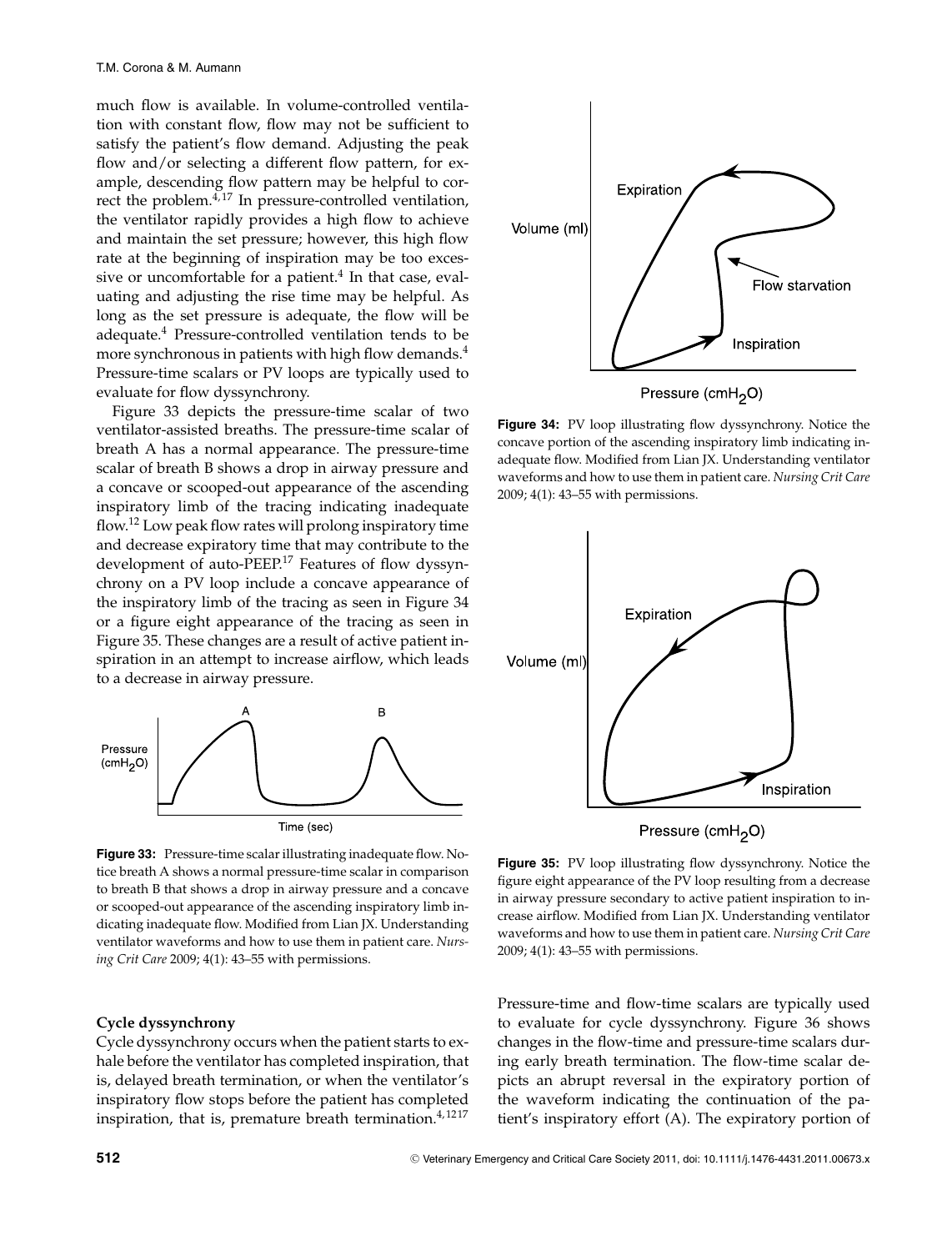

**Figure 36:** Cycle dyssynchrony illustrating early breath termination with flow-time and pressure-time scalars. The flow-time scalar shows an abrupt decrease in flow during the expiratory limb indicating an inspiratory effort of the patient (A). The pressure-time scalar has a concave appearance rather than a normal gradual decay to baseline indicating a continued patient inspiratory effort (B). Modified from Nilsestuen JO, Hargett KD. Using ventilator graphics to identify patient-ventilator asynchrony. *Respir Care* 2005; 50(2): 202–234; discussion 232–204 with permissions.

the pressure-time scalar returns more rapidly toward baseline giving it a concave appearance (B). In extreme cases, the continued patient inspiratory effort may result in double triggering of the ventilator.<sup>20</sup> Early breath termination may substantially reduce  $V<sub>T</sub>$  and increase the work of breathing. $14, 17, 20$ 

The flow-time and pressure-time scalars in Figure 37 illustrate delayed breath termination in a patient



**Figure 37:** Cycle dyssynchrony due to delayed breath termination with flow-time and pressure-time scalars. The flow-time scalar shows a rapid decline in inspiratory flow at the end of inspiration due to active patient exhalation (A). The pressure-time scalar shows a pressure spike at the end of inspiration due to active patient exhalation (B). Modified from Nilsestuen JO, Hargett KD. Using ventilator graphics to identify patient-ventilator asynchrony. *Respir Care* 2005; 50(2): 202–234; discussion 232–204 with permissions.

ventilated with PSV. The patient actively exhales at the end of inspiration resulting in a rapid decline in inspiratory flow in the graph on the top (A) and a pressure spike at the end of inspiration in the graph on the bottom (B). Shortening the inspiratory time may help to match the patient's neural inspiratory time with the ventilator's inspiratory time as shown in Figure 38.<sup>17</sup> Increasing the flow cycle percentage during PSV that will shorten the inspiratory time may be helpful to correct cycle dyssynchrony due to delayed breath termination.<sup>4,12</sup>



**Figure 38:** Effect of shortening the inspiratory time on cycle dyssynchrony. Delayed breath termination as indicated by the pressure spike due to active patient exhalation at the end of inspiration (A). Notice that shortening the inspiratory time to help match the patient's neural inspiratory time with the ventilator's inspiratory time eliminates the spike (B). Modified from Lian JX. Understanding ventilator waveforms and how to use them in patient care. *Nursing Crit Care* 2009; 4(1): 43–55 with permissions.

#### **Expiratory dyssynchrony**

Expiratory dyssynchrony may be due to a prolonged or shortened expiratory time. Prolonged expiratory times can lead to hypoventilation.<sup>17</sup> A shortened expiratory time is of significant clinical importance as it can lead to the development of auto-PEEP.<sup>4,17</sup> Auto-PEEP can lead to trigger dyssynchrony and increased work of breathing. $4,17$  Flow-time scalars and FV loops are typically used to identify auto-PEEP, however pressure-time scalars and PV loops may also be helpful. In Figure 39 the expiratory portion of the flow-time scalar B, as compared to A, does not return to baseline before the next breath is delivered indicating the presence of auto-PEEP.<sup>12,14</sup> In the FV loop in Figure 40, the expiratory limb does not return to zero at the end of expiration, which is indicative of the presence of auto-PEEP.3

Management of auto-PEEP depends on the underlying cause. In general, measures to provide sufficient time for expiration should be taken. A detailed discussion about these measures is beyond the scope of this article. Trigger dyssynchrony associated with auto-PEEP may improve with the application of external PEEP approximately equal to the auto-PEEP.